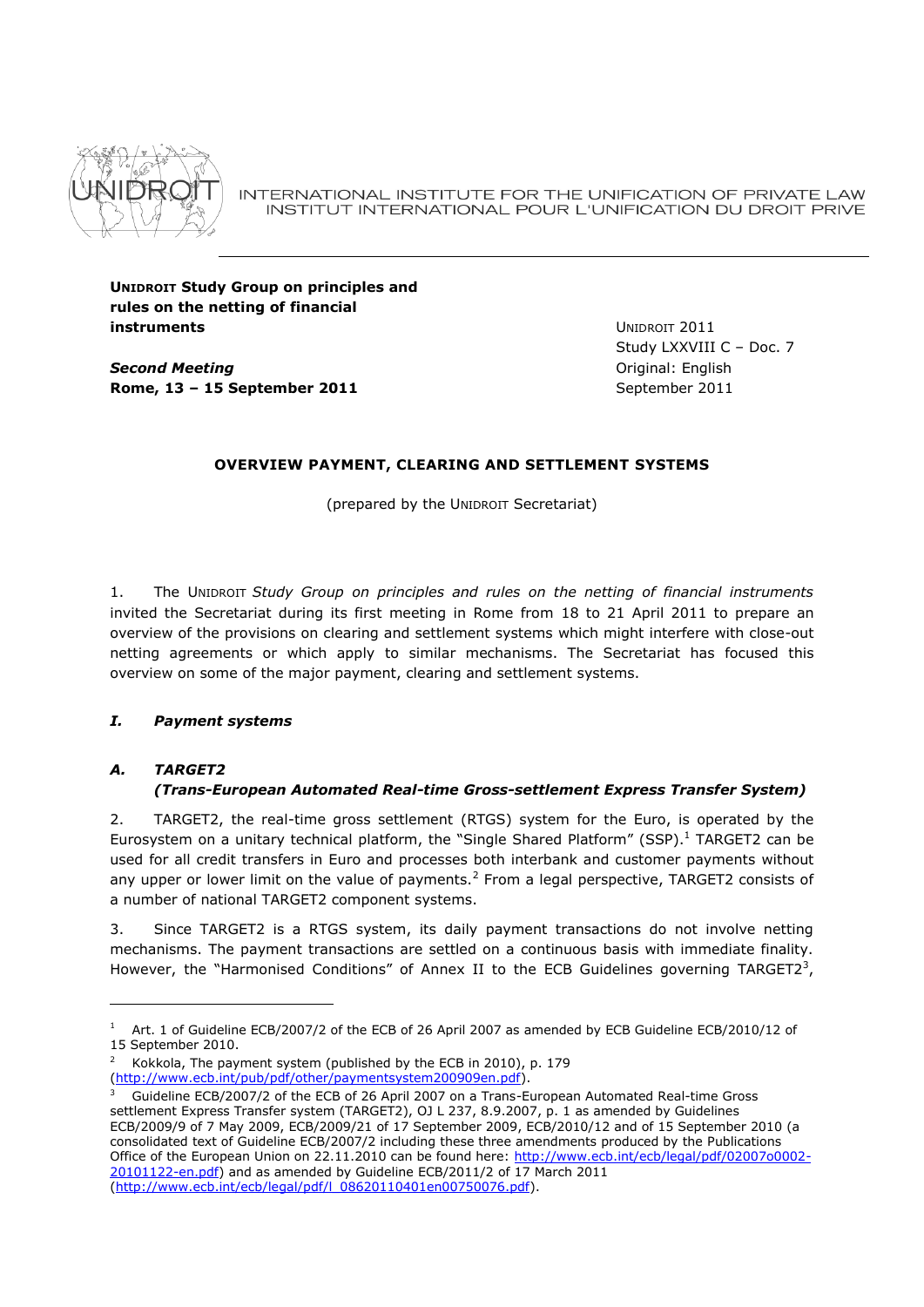which have to be adopted by the National Central Banks participating in TARGET2 as their Terms and Conditions<sup>4</sup> contain a netting mechanism<sup>5</sup> in Art. 36(4)<sup>6</sup>.

*Art. 36 (4)*

*"On the occurrence of:* 

(a) an event of default, referred to in Article  $34(1)^7$ ; or

*(b) any other event of default or event referred to in Article 34(2)<sup>8</sup> that has led to the termination or suspension of the participant's participation,* 

*notwithstanding the commencement of any insolvency proceedings in respect of a participant and notwithstanding any assignment, judicial or other attachment or other disposition of or in respect of the participant's rights, all obligations of the participant shall be automatically and immediately accelerated, without prior notice and without the need for any prior approval of any authority, so as to be immediately due. In addition, the mutual obligations of the participant and the [insert name of CB] shall automatically be set off against each other, and the party owing the higher amount shall pay to the other the difference."*

4. Furthermore, there is an optional liquidity pooling functionality based on Artt. 23-26 of the Harmonised Conditions in Annex II to the ECB Guidelines. The liquidity pooling functionality gives Banking groups the option to view and/or use the liquidity in all of the accounts belonging to the various entities in the group. $9$  Thus, the accounts concerned are grouped together.<sup>10</sup>

#### *Article 25*

1

*Aggregated liquidity mode* 

*1. The following may use the AL mode:* 

- *(a) a credit institution and/or its branches (whether or not such entities participate in the same TARGET2 component system), provided that the entities concerned are established in the euro area and have several PM accounts identified by different BICs;*
- *(b) branches established in the euro area (whether or not such branches participate in the same TARGET2 component system) of a credit institution established outside the euro area, provided that such branches have several PM accounts identified by different BICs; or*
- *(c) two or more credit institutions referred to in subparagraph (a) and/or branches referred to in subparagraph (b) which belong to the same group.*

*In each case referred in subparagraphs (a) to (c) it shall also be a requirement that the entities concerned have established intraday credit arrangements with the respective participating NCB.* 

*2. Under the AL mode, for the purpose of checking whether a payment order is sufficiently covered, available liquidity on all the AL group members' PM accounts is aggregated. Notwithstanding the above, the bilateral PM account relationship between the AL group* 

<sup>4</sup> Cf. Art. 5, 6 and 15 and Preamble/explanatory remark No. 3 of the Guideline ECB/2007/2 as amended by by Guidelines ECB/2009/9, ECB/2009/21, ECB/2010/12 and ECB/2011/2.

<sup>5</sup> Pursuant to Art. 6 of the Guidelines, the Harmonised Conditions have been adopted by the participating National Central Banks (e.g. for the German Bundesbank in the "Geschäftsbedingungen für die Teilnahme an Tarket2-Bundesbank" [http://www.bundesbank.de/download/zahlungsverkehr/agb\\_target2\\_bbk.pdf\)](http://www.bundesbank.de/download/zahlungsverkehr/agb_target2_bbk.pdf)

<sup>6</sup> cf. its transposition in Art. 36(2) of the "Geschäftsbedingungen für die Teilnahme an Tarket2-Bundesbank" [\(http://www.bundesbank.de/download/zahlungsverkehr/agb\\_target2\\_bbk.pdf\)](http://www.bundesbank.de/download/zahlungsverkehr/agb_target2_bbk.pdf). This provision can also be found in Art. 30(2) of the terms and conditions of TARGET2-ECB set up by ECB decision ECB/2007/7 of 24 July 2007 [\(http://www.ecb.int/ecb/legal/pdf/l\\_23720070908en00710107.pdf\)](http://www.ecb.int/ecb/legal/pdf/l_23720070908en00710107.pdf).

These are (a) The opening of insolvency proceedings; and/or (b) the participant no longer meets the access criteria laid down in Article 4.

Art. 34 (2) refers to the events of default defined in Art. 1 of Annex II which are: the opening of/application for insolvency proceedings; the (deemed) inability to pay all or parts of the debts or to meet obligations relating to intraday credit; the entry into agreements with the creditors; a freezing order, attachment or seizure or equivalent procedure on the credit balance or assets; the suspension or termination of the participation in another TARGET2 component system/ancillary system; the assignment of all or substantial parts of the assets or a material false representation. In Addition, Art. 34 (2) also includes a material breach of the Conditions of Annex II and a failure to carry out any material obligation to the relevant Central Bank.

The service is not available to remote participants or participants located in non-euro area countries (Art. 25(1) of Annex II, cf also Payment and securities settlement systems in the European Union, Blue Book, fourth edition (2007), Volume 1: euro area countries, p. 39

[<sup>\(</sup>http://www.ecb.int/pub/pdf/other/ecbbluebookea200708en.pdf\)](http://www.ecb.int/pub/pdf/other/ecbbluebookea200708en.pdf).

 $10$  Kokkola, The payment system (published by the ECB in 2010), p. 252 [\(http://www.ecb.int/pub/pdf/other/paymentsystem200909en.pdf\)](http://www.ecb.int/pub/pdf/other/paymentsystem200909en.pdf).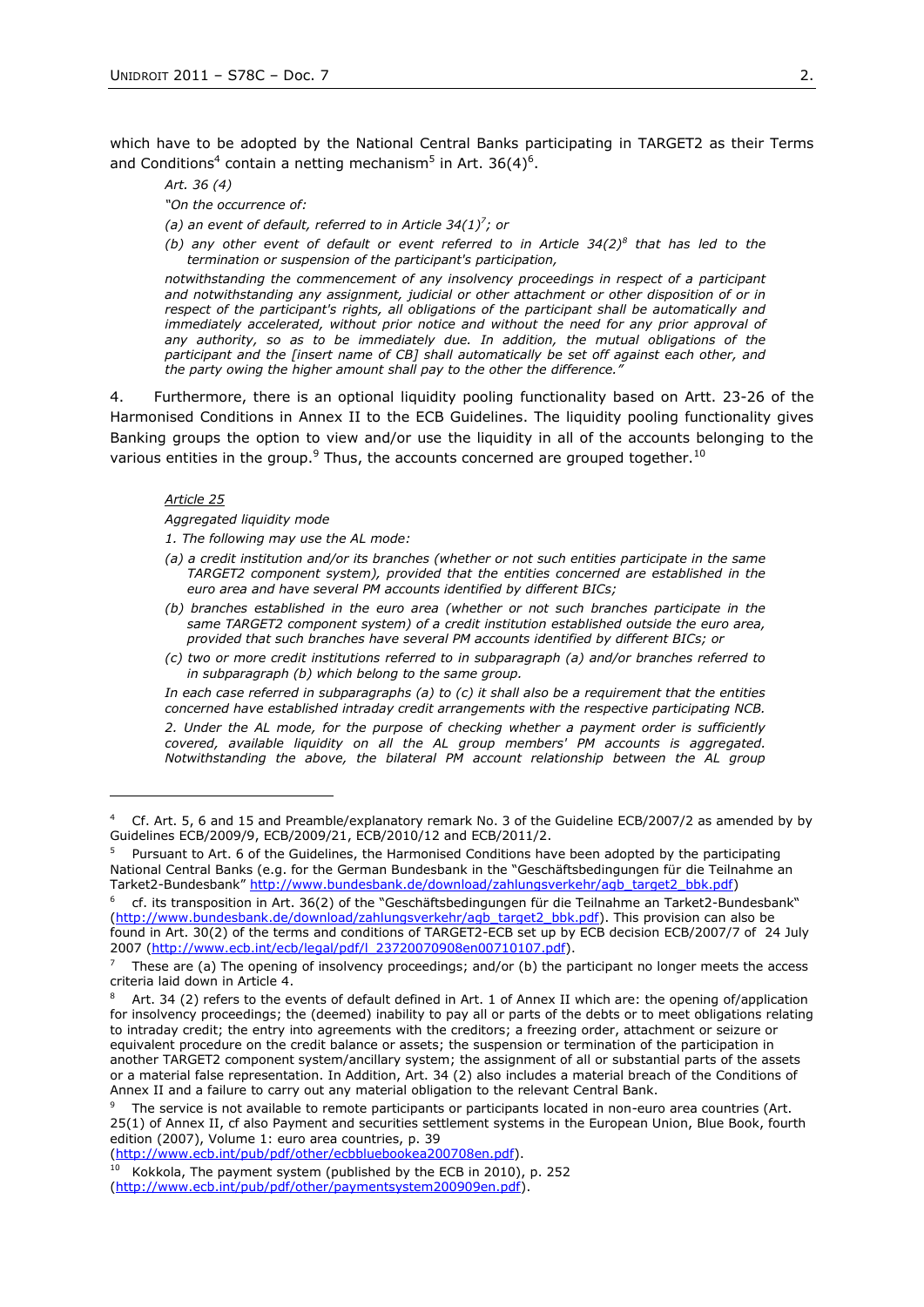*member and its AL NCB shall continue to be governed by the arrangements of the relevant TARGET2 component system, subject to the modifications set out in the AL agreement. Intraday credit extended to any AL group member on its PM account may be covered by the available liquidity on the other PM accounts held by such AL group member or PM accounts held by any other AL group members with the same or any other AL NCB.* 

*3. In order to use the AL mode, one or more TARGET2 participants meeting the criteria in paragraph 1 shall enter into an AL agreement with the [insert name of CB] and, if applicable, other CB(s) of the TARGET2 component systems in which other AL group members participate. A TARGET2 participant may only enter into one AL agreement in relation to a particular PM account. The AL agreement shall be in conformity with the relevant template in Appendix VII. […]*

5. Artt. 25a to 26 regulate the consequences of the liquidity pooling functionality in an event of default. Artt. 25a and 25c of the Harmonised Conditions of Annex II to the ECB Guidelines provide that the pledge/floating charge of the Central Bank over the participant's existing and future credit balances on its TARGET accounts under Art. 36(1) and (2) (and thus over its current and future claims arising out of the legal relationship between the parties) shall include the claims against all AL group members arising under the AL-agreement and that the Central Bank shall have the right to realise collateral regarding those claims. Under Artt. 26 and 36 of Annex  $II^{11}$ , the AL mode can give rise to a cross-affiliate netting mechanism.<sup>12</sup>

#### *Article 25a*

## *Pledge/enforcement*

*1. The [insert name of CB]'s current and future claims arising from the legal relationship between an AL group member and the [insert name of CB] and which are secured by the [insert the applicable term: pledge/floating charge] under Article 36(1) and (2) of these Conditions shall include the [insert name of CB]'s claims against such AL group member arising under the AL agreement to which both are party.* 

*[…]*

*Art. 25c*

*Enforcement of collateral*

*Upon occurrence of the enforcement event, the [insert name of the CB] shall have the right to realise collateral under Article 36.]*

### *Article 26*

*Set-off of claims under Article 36(4) and (5)* 

*On the occurrence of an enforcement event, any claim of the [insert name of CB] against such AL group member shall be automatically and immediately accelerated and shall be subject to Article 36(4) and (5) of these Conditions.* 

## *B. EURO1*

6. EURO1 is a multilateral net settlement system for domestic and cross-border single payments managed and operated by the EBA Clearing Company. The EBA Clearing Company has been established under French Law by the Euro Banking Association (EBA) and has its registered office in Paris<sup>13</sup>. The system requires any participant or applicant to be a direct participant in an EU RTGS system connected to TARGET2. Even though there are no restrictions as regards the value or

<sup>&</sup>lt;sup>11</sup> Cf. Art. 26(2), 36(2) of the "Geschäftsbedingungen für die Teilnahme an Tarket2-Bundesbank" [http://www.bundesbank.de/download/zahlungsverkehr/agb\\_target2\\_bbk.pdf.](http://www.bundesbank.de/download/zahlungsverkehr/agb_target2_bbk.pdf)

<sup>&</sup>lt;sup>12</sup> This is also reflected by Art.  $4(3)$  of the Template for the Aggregated Liquidity Agreement – Variant A in Appendix VII to Annex II which stipulates: "*Except on the opening of insolvency proceedings against one or more AL group members, an AL NCB may claim from each of the AL group members the full discharge of all obligations resulting from the settlement of payment orders of any AL group member in the latter's TARGET2 component system."*

<sup>&</sup>lt;sup>13</sup> Kokkola, The payment system (published by the ECB in 2010), p. 179 [\(http://www.ecb.int/pub/pdf/other/paymentsystem200909en.pdf\)](http://www.ecb.int/pub/pdf/other/paymentsystem200909en.pdf).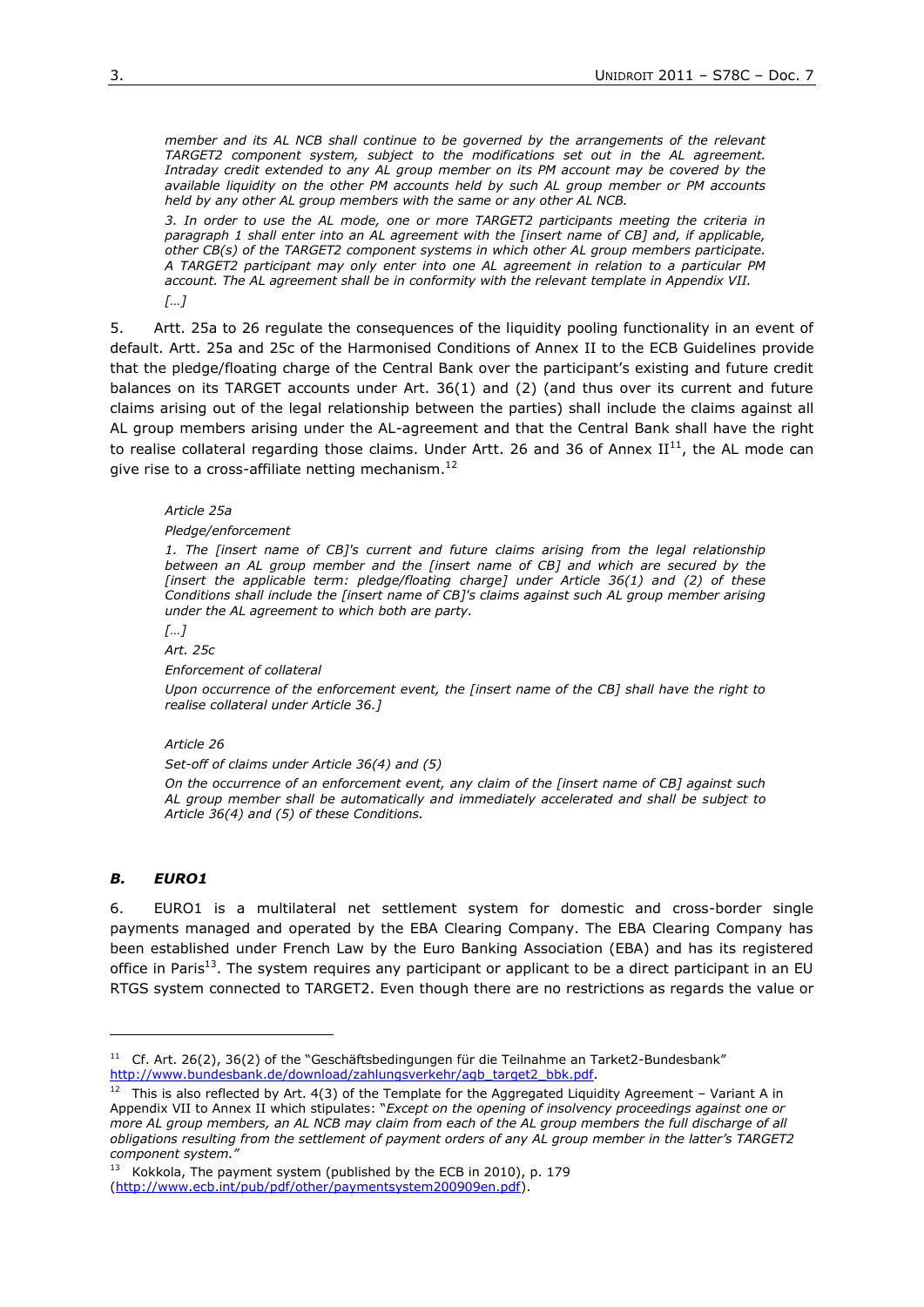the originator of the credit transfer, the EBA intended EURO1 as a system for large-value commercial and financial payments made by EBA participants.<sup>14</sup>

7. EURO 1 operates under the Single Obligation Structure (SOS), a legal structure subject to German law whereby the participants agree to enter into a contractual agreement that on each settlement day, at any given time, each participant will have only one single payment obligation or claim with respect to the community of other participants as joint creditors/debtors. In accordance with the SOS, the processing of payments in EURO 1 will entail no bilateral payments, claims or obligations between participants. Nor will there be any form of setoff, novation or netting resulting from the continuous adjustment of the participants' claim or obligation. Each processed payment leads to an adjustment of the single claim or obligation of the participant. However, settlement of the single claim or obligation occurs only after the cutoff time, and the participants continue to be subject to certain credit and liquidity risks until final settlement in central bank money. The SOS does not allow for any unwinding once a payment has been processed by the system, even in the event of a participant being unable to honour its single obligation when the system is scheduled to settle through TARGET2 at the end of the day.<sup>15</sup>

8. EURO 1 settles at the end of the day in central bank money at the ECB. The relevant provisions are set out in the Settlement Service Agreement concluded between the EBA and the ECB. After the cutoff time (4 pm Central European Time), clearing banks with debit positions will pay their single obligations into the EBA settlement account at the ECB through TARGET2. After all amounts due have been received, and upon instruction from the EBA Clearing Company, the ECB will pay the clearing banks with credit positions, also through TARGET2.<sup>16</sup>

## *II. Clearing and Settlement systems*

## *A. Euroclear*

-

9. The Euroclear Group is based on a holding structure with the Euroclear plc, a United Kingdom-based holding company as parent company to the entire group<sup>17</sup>. One of its subsubsidiaries is Euroclear SA/NV, which is incorporated in Belgium. Euroclear SA/NV owns the group's shared securities processing platforms and performs a range of services for the group's depositories. It is itself the parent company to the group's national and international central securities depositories Euroclear Bank, Euroclear France, CRESTCo, Euroclear Nederland and Caisse Interprofessionnelle de Dépôts et de Virements de Titres/ interprofessionele Effectendeposito- en Girokas (CIK), the Belgian CSD for private securities.<sup>18</sup>

<sup>&</sup>lt;sup>14</sup> Payment and settlement systems in selected countries (CPSS - Red Book – 2003), p.91 [\(www.bis.org/publ/cpss53.pdf](http://www.bis.org/publ/cpss53.pdf)*).*

<sup>&</sup>lt;sup>15</sup> Payment and settlement systems in selected countries (CPSS - Red Book – 2003), p. 91 f. [\(www.bis.org/publ/cpss53.pdf](http://www.bis.org/publ/cpss53.pdf)*).*

<sup>16</sup> Payment and settlement systems in selected countries (CPSS - Red Book – 2003), p. 92 [\(www.bis.org/publ/cpss53.pdf](http://www.bis.org/publ/cpss53.pdf)*)*

<sup>&</sup>lt;sup>17</sup> A recent overview over the group structure can be found in the Euroclear Bank Disclosure Framework report – July 2011, .p. 51 [\(https://www.euroclear.com/site/publishedFile/OP0040\\_2011\\_tcm86-](https://www.euroclear.com/site/publishedFile/OP0040_2011_tcm86-224092.pdf?title=Euroclear+Bank+Disclosure+Framework+Report+2011) [224092.pdf?title=Euroclear+Bank+Disclosure+Framework+Report+2011\)](https://www.euroclear.com/site/publishedFile/OP0040_2011_tcm86-224092.pdf?title=Euroclear+Bank+Disclosure+Framework+Report+2011)

<sup>&</sup>lt;sup>18</sup> Payment and securities settlement systems in the European Union, Blue Book, fourth edition (2007), Volume 1: euro area countries, p. 66 [\(http://www.ecb.int/pub/pdf/other/ecbbluebookea200708en.pdf\)](http://www.ecb.int/pub/pdf/other/ecbbluebookea200708en.pdf).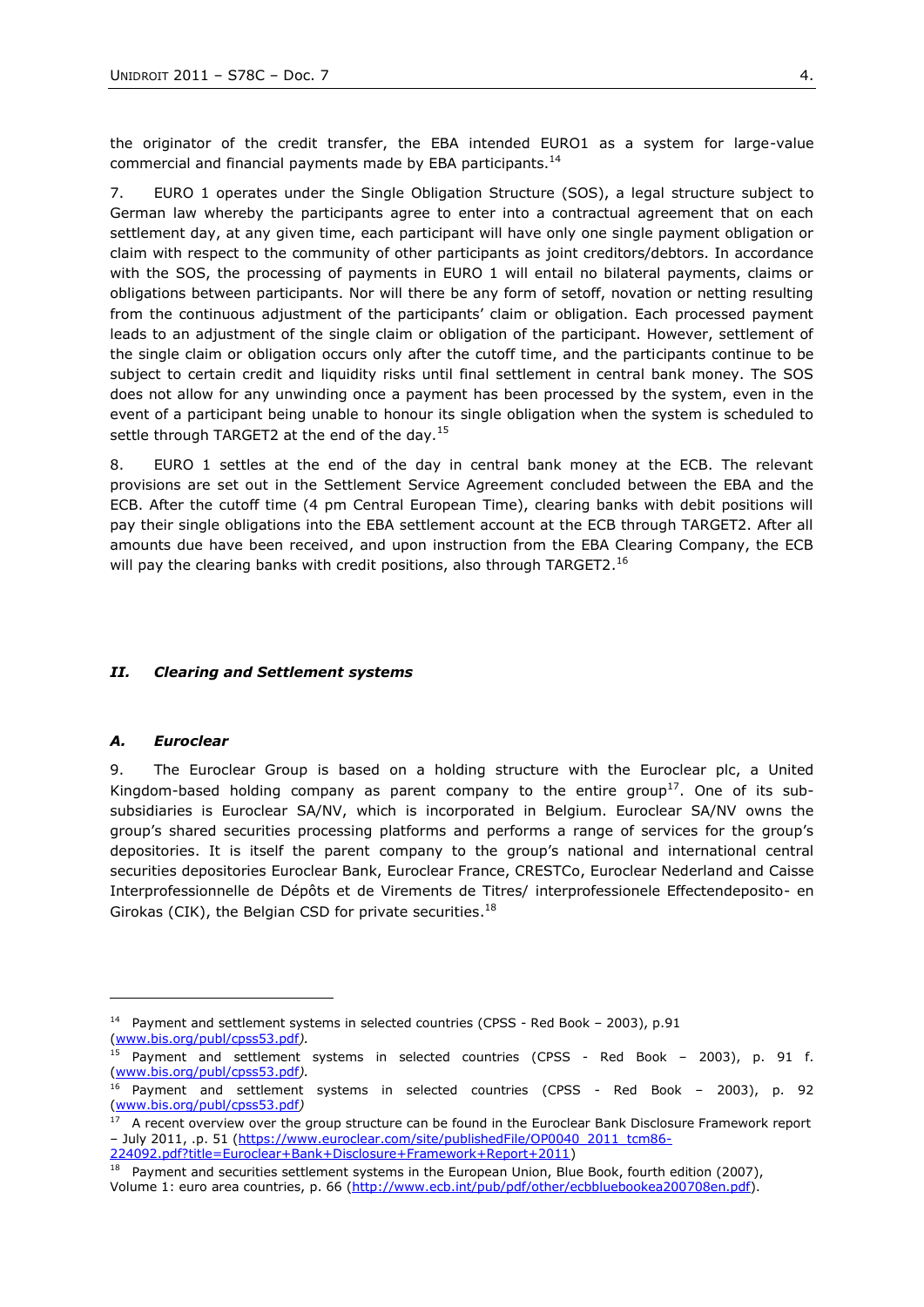10. In January 2009 the Euroclear depositories of France, Belgium and the Netherlands started the single operating system ESES (short for Euroclear Settlement of Euronext-zone Securities).<sup>19</sup> Euroclear is a delivery versus payment (DVP) settlement system that holds both cash and securities accounts on its books. Intraday finality for the batch processing or immediate finality for the real-time process is achieved through simultaneous book entry on the respective cash and securities accounts.<sup>20</sup>

11. Euroclear Bank offers its participants additional services. First, participants can arrange flexible credit facilities with Euroclear Bank to support the securities settlement process. Credit facilities granted to participants are uncommitted and are only intended for intraday cash borrowing and commitments in connection with local market settlement and for securities borrowing.<sup>21</sup> Second, Euroclear Bank offers a securities lending and borrowing program in which it acts as intermediary. In this program, all securities made available by lenders are aggregated in a lending pool and are allocated among lenders according to standard procedures. Euroclear Bank guarantees to each lender the return of lent securities or their cash equivalent in the case of borrower default as well as the payment of the lending fees.<sup>22</sup> Third, Euroclear Bank provides triparty services with five collateral management products: triparty repo, securities lending, derivatives support, secured loans and exchange and netting support<sup>23</sup>.

12. Euroclear France provides integrated collateral management services<sup>24</sup> facilitating collateralisation of all types of exposures from a single pool of collateral. The services support standard market agreements for repos, securities lending, derivatives support and secured loans. A triparty service agreement documenting these services that is specific to each collateral management product must be executed between the collateral giver, the collateral taker and Euroclear, acting as collateral management service agent<sup>25</sup>. The collateral management securities substitution and selection module Autoselect runs eight times a day during the real-time settlement process.<sup>26</sup> The triparty service is based on one single platform for multiple products (cash collateral in repos, collateral in other derivatives, loan collateral in securities lending) and creates a pool that allows collateral holders to pool its collateral resources and collateralise across products. The triparty services are suspended when one counterparty serves a notice of default.

13. Euroclear does not act as a central counterparty but clears and settles securities without interfering with the underlying bilateral trading agreements. Due to the DVP-settlement mechanism, the Euroclear Group structure does not rely on classical netting mechanisms.

<sup>23</sup> Cf. Euroclear brochure "Collateral Management Services of 2009, p. 7

[\(https://www.euroclear.com/site/publishedFile/MA0060+Collateral+management+broch\\_tcm86-](https://www.euroclear.com/site/publishedFile/MA0060+Collateral+management+broch_tcm86-132206.pdf?title=Collateral+management+services+-+maximising+your+liquidity+options)

<sup>&</sup>lt;sup>19</sup> [http://www.securitiestechnologymonitor.com/monday\\_monitor/-25344-1.html?zkPrintable=true.](http://www.securitiestechnologymonitor.com/monday_monitor/-25344-1.html?zkPrintable=true)

 $20$  Payment and settlement systems in selected countries (CPSS - Red Book - 2003), p. 469 [\(http://www.bis.org/publ/cpss53p16.pdf\)](http://www.bis.org/publ/cpss53p16.pdf).

<sup>&</sup>lt;sup>21</sup> Payment and settlement systems in selected countries (CPSS - Red Book - 2003), p. 470 [\(http://www.bis.org/publ/cpss53p16.pdf\)](http://www.bis.org/publ/cpss53p16.pdf).

<sup>&</sup>lt;sup>22</sup> Payment and settlement systems in selected countries (CPSS - Red Book - 2003), p. 468 (http://www.bis.org/publ/cpss53p16.pdf).

[<sup>132206.</sup>pdf?title=Collateral+management+services+-+maximising+your+liquidity+options+](https://www.euroclear.com/site/publishedFile/MA0060+Collateral+management+broch_tcm86-132206.pdf?title=Collateral+management+services+-+maximising+your+liquidity+options)). Under triparty services, Euroclear is only party to the triparty service agreement, but not to the bilateral agreement of the parties. The triparty service agreement does not interfere with the underlying bilateral trading agreement. <sup>24</sup> The service includes marking to market, substitutions, margin calls and other monitoring associated with collateral securities.

<sup>&</sup>lt;sup>25</sup> Euroclear bank acts as a neutral collateral management service provider. It is only party to the triparty service agreement, not to the bilateral agreement of the parties. The triparty service agreement does not interfere with the underlying bilateral trading agreement.

<sup>&</sup>lt;sup>26</sup> Payment and settlement systems in selected countries (CPSS - Red Book - 2003), p. 469 [\(http://www.bis.org/publ/cpss53p16.pdf\)](http://www.bis.org/publ/cpss53p16.pdf).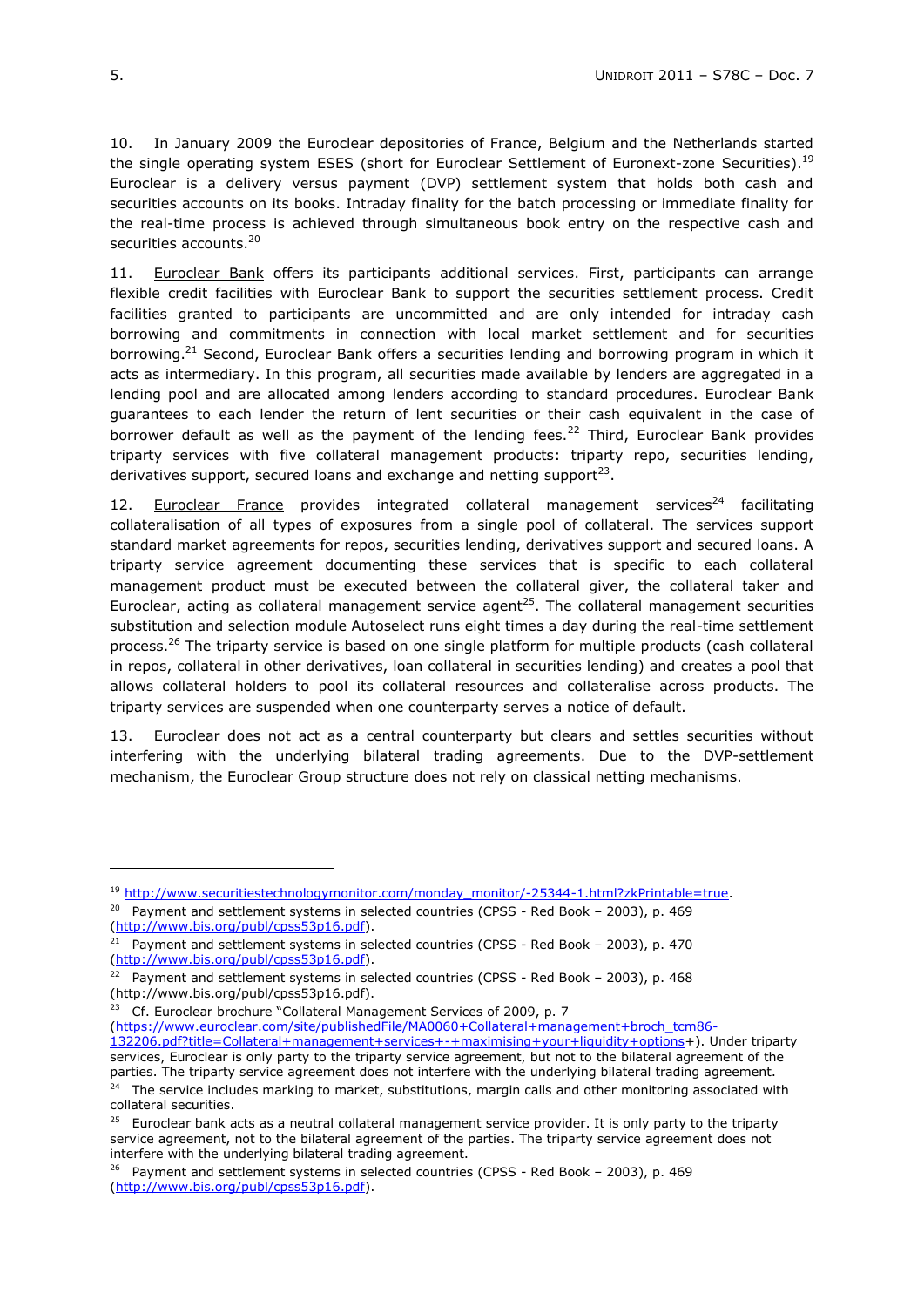## 14. However, Art. 14(d) of the Terms and Conditions governing the use of Euroclear<sup>27</sup> provides that

*"Upon the effectiveness of any termination or resignation, or as soon thereafter as is reasonably practicable, Euroclear Bank shall cause to be returned to such Participant the amounts then held by such Participant in its Cash Accounts and securities credited to its Securities Clearance Accounts, provided, however, that Euroclear Bank, without affecting any other rights it may have, shall have the right*

- *(i) to set off against or retain from such amounts to be so returned any amounts which are due to, or which may become due to, Euroclear Bank from such Participant and*
- *(ii) to retain securities held in such Securities Clearance Accounts to provide for the payment in full of any amounts which are due to, or which may become due to, Euroclear Bank from such Participant.*

*No such termination or resignation shall affect any right or liability arising out of events (including any Securities Loss) occurring, or securities delivered, prior to the effectiveness thereof."*

15. The Operating Procedures of the Euroclear System<sup>28</sup> contains a risk-mitigation technique called "technical netting" (cf. in particular, Sect. 13.2.6.3 (d) on internal settlement procedures):

## *13.2.6.3 System-Linked instructions (technical netting)*

*(a) If a Participant inputs two instructions as set out in (b) below in respect of the same Securities Clearance Account ("Pivotal Securities Clearance Account") for securities identified by the same Security Code, then such instructions will be considered as "System-Linked Instructions" for the purposes of cash and securities positioning.*

*(b) The instructions which may be considered as System-Linked instructions are the following:*

- *(i) Bridge against payment receipt instruction, and*
- *(ii) internal delivery and receipt instruction.*

*(c) The amount of securities indicated in the receipt and delivery instructions need not to be the same.*

*(d) In order for the receipt and delivery instructions to be successfully positioned, the Participant which inputs the System-Linked instructions must have:*

- *(i) sufficient available securities standing to the credit of its Pivotal Securities Clearance Account to meet the delivery instruction (including the securities to be credited as a result of the execution of the receipt instruction which forms part of the System-Linked instruction);*
- *(ii) sufficient funds or provision for such funds of the Settlement Currency in the appropriate subdivision of the Cash Account related to the Pivotal Securities Clearance Account to meet the receipt instruction (including the cash to be credited as a result of the execution of the original delivery instruction).*

*(e) This module performs a technical netting of cash movements related to one or more purchase*  failed for lack of cash or credit (for internal clearances or Bridge receipts) with one or more *onward sale failed for lack of securities to another Euroclear Participant account (i.e. an internal clearance). Participants can request a blocking by Euroclear Bank if there are specific securities that they would prefer are not subject to the technical netting procedure.*

16. Also, Part IV of the Operating Procedures refers to a netting provision in its Sect. 12 (h) (i) regarding the proceedings under Euroclear France<sup>29</sup>:

*12. Euroclear Bank service concerning bilateral financing and settlement optimization in France (see Section 15)*

 $27$  Terms and Conditions governing use of Euroclear – the clearance and settlement system for internationally traded securities (June 2010[, https://www.euroclear.com/site/publishedFile/LG310\\_tcm86-](https://www.euroclear.com/site/publishedFile/LG310_tcm86-121856.pdf?title=Terms+and+Conditions+governing+use+of+Euroclear) [121856.pdf?title=Terms+and+Conditions+governing+use+of+Euroclear\)](https://www.euroclear.com/site/publishedFile/LG310_tcm86-121856.pdf?title=Terms+and+Conditions+governing+use+of+Euroclear).

<sup>&</sup>lt;sup>28</sup> Published 22. August 2001 (cf. [https://www.euroclear.com/site/publishedFile/LG001\\_tcm86-](https://www.euroclear.com/site/publishedFile/LG001_tcm86-124206.pdf?title=The+Operating+Procedures+of+the+Euroclear+System) [124206.pdf?title=The+Operating+Procedures+of+the+Euroclear+System\)](https://www.euroclear.com/site/publishedFile/LG001_tcm86-124206.pdf?title=The+Operating+Procedures+of+the+Euroclear+System).

<sup>&</sup>lt;sup>29</sup> Sect. 28.1.11 on exemptions from positioning also refers to the optimization procedure available under Euroclear France.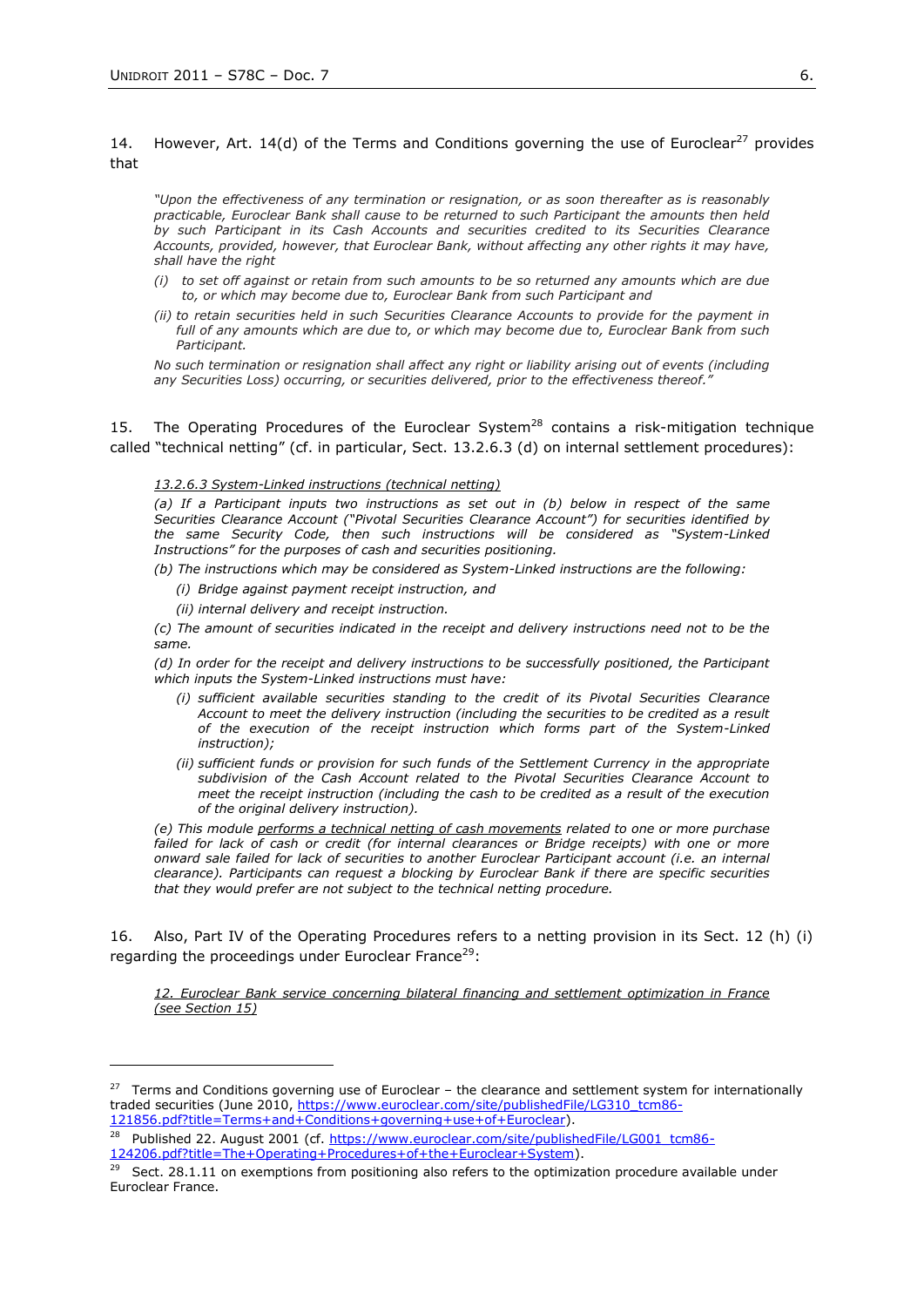*(a) Besides the standard services offered by Euroclear Bank to Participants on French debt*  instruments, Euroclear Bank offers to Participants the possibility to settle bilateral financing *transactions on French debt instruments with specific processing rules for settlement instructions. Euroclear Bank offers this settlement optimisation service as set forth herein and in the Euroclear Bank service provision titled "Euroclear Bank service offering for bilateral financing and settlement optimisation in France" that is attached to the registration form mentioned below under (c), and only this specific service.*

*(h) With respect to exemption from positioning, Participants acknowledge and agree that:*

- *(i) external deliveries are positioned in the Participant's Securities Clearance Account. As positioning is done prior to booking of the credit, Euroclear Bank creates a technical reservation in the Participant's Securities Clearance Account in Euroclear Bank. This technical reservation reflects the sending of a delivery instruction to the local market through the Euroclear Bank sub-account dedicated to Participants in Euroclear France while Participants had not yet received a credit booking at the level of Euroclear Bank. Each Participant subscribing to the service contemplated herein agrees and acknowledges that all receipts in Euroclear Bank sub-account dedicated to Participants in Euroclear France are reserved to settle external deliveries. Subsequently, each Participant agrees and acknowledges that those external deliveries have priority over any other pending delivery (internal or cross-border bridge) instructions in Participant's Securities Clearance Account as specified in the Euroclear Bank service offering for bilateral financing and settlement optimisation in France; and*
- *(ii) external deliveries only settle if there are enough securities in Euroclear Bank's subaccount dedicated to Participants in Euroclear France or due to the optimisation in Euroclear France (i.e. technical netting). Failed external deliveries are recycled for next value date. A reservation of securities is made in the relevant participant's Securities Clearance Account for an equivalent nominal amount necessary to the external delivery.*
- *(i) So far as reporting is concerned:*
	- *(i) with regard to Participants' Securities Clearance Accounts, Euroclear Bank provides standard reporting to Participants as set forth in Section 7 of the Operating Procedures governing the use of Euroclear Bank; and*
	- *(ii) with regard to Euroclear Bank's sub-account in Euroclear France dedicated to Participants, Euroclear Bank does not provide any separate reporting to Participants.*

*(j) Each Participant acknowledges and agrees that late instructions received by Euroclear Bank from Participants will be processed by Euroclear Bank on a reasonable effort basis.*

*(k) Euroclear Bank takes no liability for any other services than the ones described herein and in the Euroclear Bank service offering for settlement optimisation in France.*

17. The Operating Procedures further prescribe that debit and credit interests are to be netted to produce a single interest amount and thus provide for a form of settlement netting.

### *2.2.2 Interest computation*

*(a) Euroclear Bank determines the terms and rates of debit or credit interest applicable to each Settlement Currency in a Cash Account and reserves the right to modify, at any time and without prior notice to the participant, such terms and rates, the periods for which such interest is calculated, the timing of the debit or credit of any such interest, and other relevant modalities. Each Participant waives any right it may have under applicable law to have interest rate*  information (including interest rates and calculation methods) applicable to a debit balance *specified on any statement of the balance in the Participant's account. Euroclear Bank will make applicable interest rate information available on request, in the manner it deems appropriate.*

*(b) Debit and credit interest are calculated separately by Euroclear Bank on the value dated balances and are netted to produce a single interest amount for the period determined in accordance with the foregoing paragraph, generally for the month, for each Settlement Currency subdivision of a Cash Account.*

*(c) Debit and credit interest are calculated monthly on a 360 or 365-day basis, following the market practice for each Settlement Currency. Balances or interest amounts calculated in different Settlement Currency subdivisions of a Cash Account are not netted.*

*(d) Any debit interest payable to Euroclear Bank or any credit interest payable by Euroclear Bank, if calculated on a monthly basis for a particular month, is debited or credited on the fourth Business Day of the following month, value dated the first calendar day of such following month.*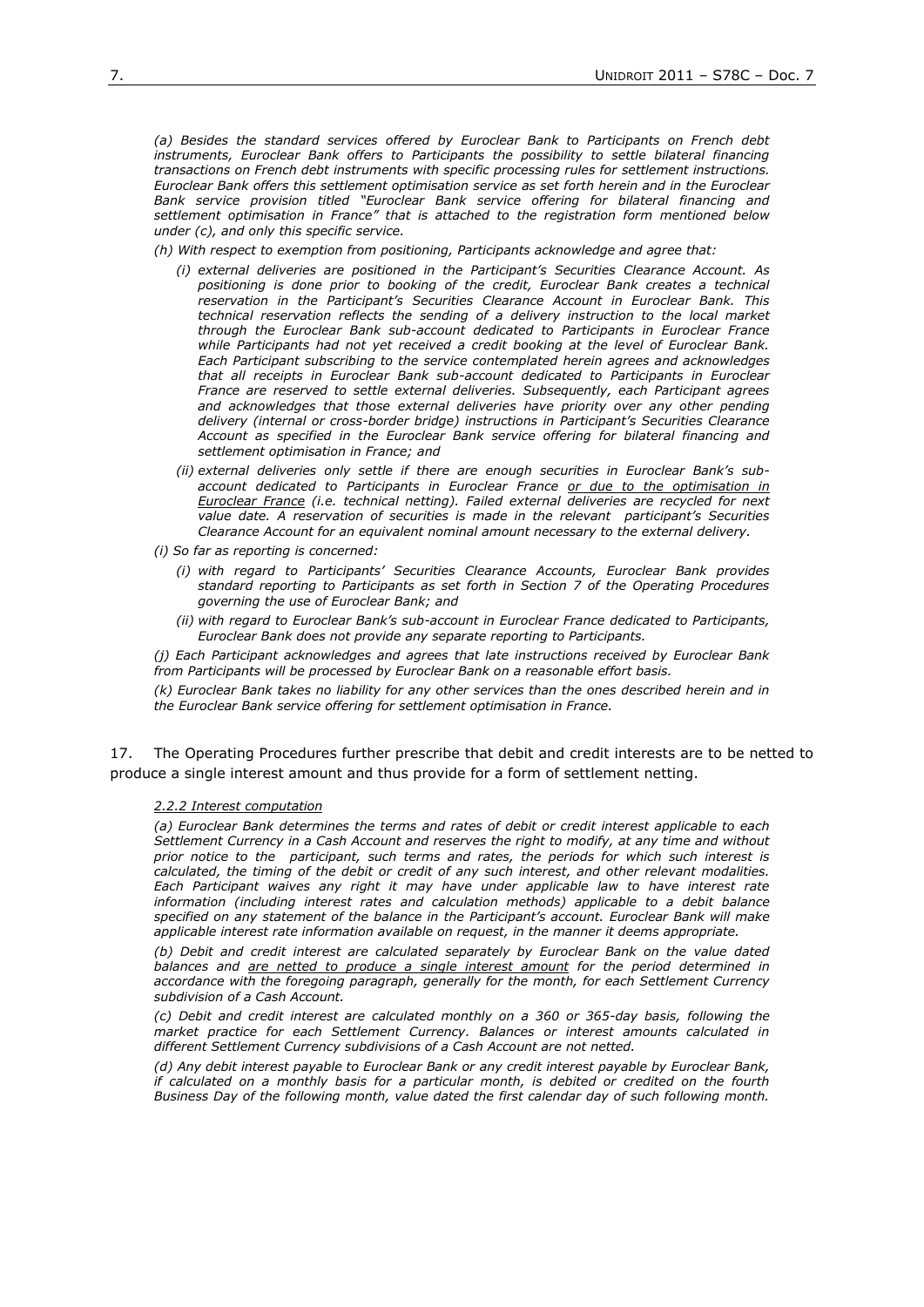## *B. Clearstream*

18. The Clearstream Group is controlled by the Deutsche Börse AG through the Clearstream Holding AG (Frankfurt), which is the parent company to the Clearstream International SA. Clearstream International SA is incorporated in Luxemburg and has three main subsidiaries: Clearstream Banking Luxembourg (CBL), Clearstream Banking Frankfurt (CBF) and Clearstream Services Luxembourg. CBF offers settlement facilities for the German securities markets. CBL provides on the one hand settlement services for global and international securities as an International Central Securities Depository and operates LuxClear on the other hand, which is the national CSD of Luxembourg. CBF and CBL use the same platform for the settlement of international securities in commercial bank money. Clearstream Services Luxembourg is the technical service provider for the Group.<sup>30</sup>

19. CBL also uses a DVP mechanism. From a legal point of view, the default of a participant under this mechanism does not have any impact on the property rights of its counterparties as regards securities transactions settled prior to the time of the court order. Art. 46 of the General Terms and Conditions of  $CBL^{31}$  provides that securities transferred to a counterparty under a pledge agreement may from the moment of default be used without written notice to meet any of the defaulting party's obligations. Under Art. 53 of the CBL Terms and Conditions, the underlying assets are to be regarded as inter-related. Also, under repo agreements, the default of one participant does not adversely affect the property rights of the owner of securities.<sup>32</sup>

#### *Article 46*

*Except to the extent specifically agreed between CBL and the Customer in writing to the contrary and except to the extent that any credit balance on any account of the Customer is, or represents, an asset which the Customer hold on behalf of its clients:* 

- *i*) all accounts of a Customer shall be considered, in fact and in law, to be the elements of one *sole and indivisible account;*
- *ii*) CBL may at any time set off, in whole or in part, credit and debit balances of the Customer; *and*
- *iii)* CBL reserves the right to transfer the balance of any account or subdivision in credit to any *account or subdivision in debit at any time and without any prior notice, even if such accounts or sub-divisions are maintained in different currencies, or, if the transactions therein are reported in different statements of account. CBL shall be authorised to sell any securities, precious metals or other assets standing to the credit of the Customer for this purpose, and may also for this purpose effect all conversions into a currency of its choice at the rate of exchange existing on the date of such conversion.*

*CBL will promptly notify the Customer of any such setoff, transfer, sale or conversion.*

## *Article 53*

*Unless to the extent specifically waived in whole or in part by CBL, CBL may regard all transactions conducted by a Customer with or through CBL as inter-related. Consequently, CBL may, except to such extent, decline to provide services or perform any obligation if the Customer does not fulfil its obligations under the Governing Documents or any other agreement between CBL and the Customer.*

### *Article 55*

*Either party may terminate the Customer's use of the services provided by the CBL system upon not less than one month's written notice. The terminating party shall have no obligation to disclose its reasons for such termination. Notwithstanding the foregoing, CBL reserves the right to terminate or suspend the provision of services to the Customer with immediate effect, and* 

<sup>30</sup> Kokkola, The payment system (published by the ECB in 2010), p. 228 [\(http://www.ecb.int/pub/pdf/other/paymentsystem200909en.pdf\)](http://www.ecb.int/pub/pdf/other/paymentsystem200909en.pdf).

<sup>31</sup> General Terms and Conditions of July 2008

[<sup>\(</sup>http://www.cedelgroup.lu/ci/dispatch/en/listcontent/ci\\_content\\_pool/60\\_publications/20000\\_customer\\_inform](http://www.cedelgroup.lu/ci/dispatch/en/listcontent/ci_content_pool/60_publications/20000_customer_information/5000_general_terms_conditions/terms_and_conditions_CBL_en.pdf) [ation/5000\\_general\\_terms\\_conditions/terms\\_and\\_conditions\\_CBL\\_en.pdf\)](http://www.cedelgroup.lu/ci/dispatch/en/listcontent/ci_content_pool/60_publications/20000_customer_information/5000_general_terms_conditions/terms_and_conditions_CBL_en.pdf).

<sup>&</sup>lt;sup>32</sup> Payment and settlement systems in selected countries (CPSS - Red Book - 2003), p. 473 [\(http://www.bis.org/publ/cpss53p16.pdf](http://www.bis.org/publ/cpss53p16.pdf)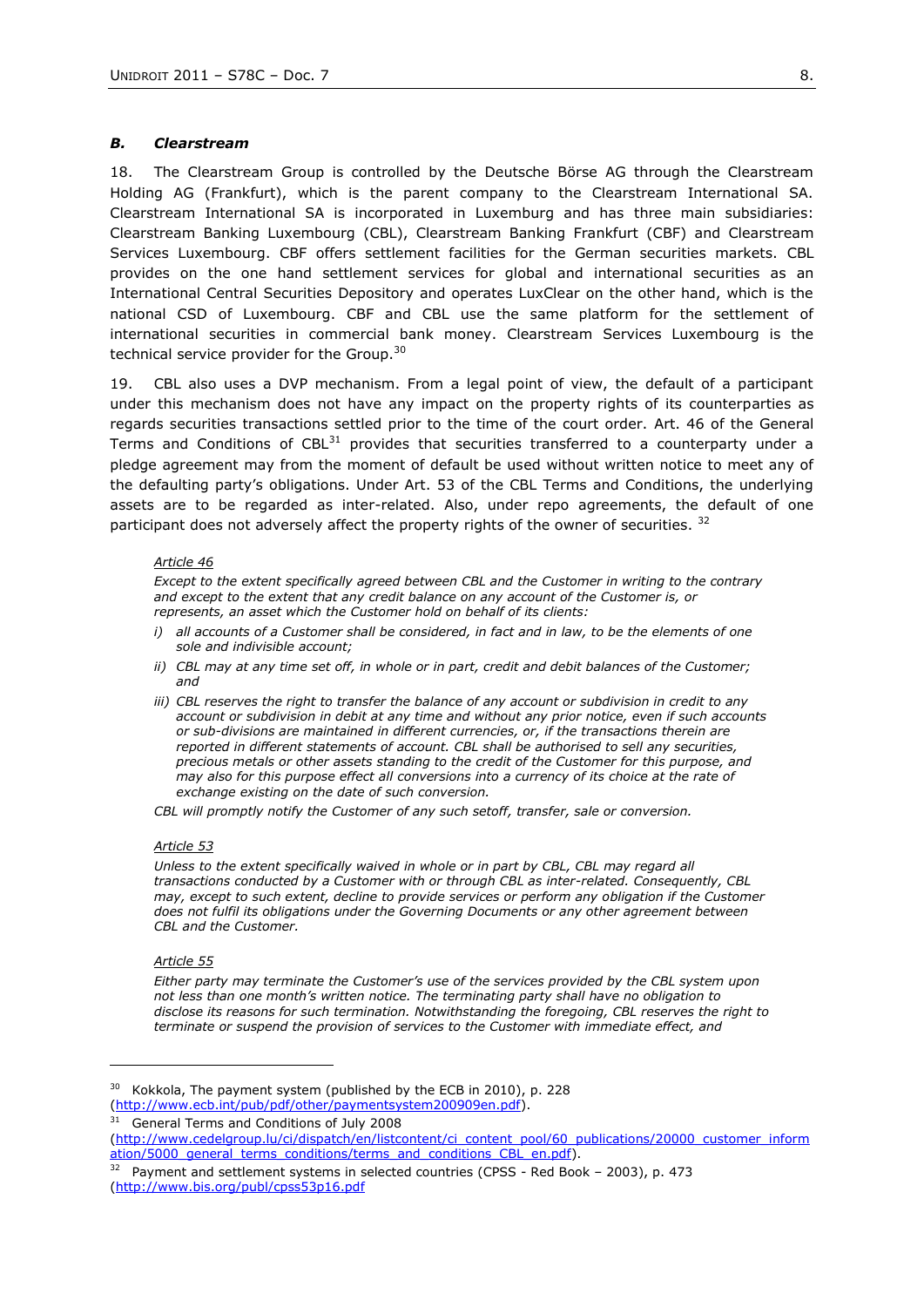*without prior notice, if in CBL's opinion the Customer is in material breach of any obligation incumbent upon it under the Governing Documents or any other agreement between CBL and the Customer.*

*This also applies if circumstances arise which CBL reasonably believes would materially affect the Customer's ability to fulfil the obligations incumbent upon it under the Governing Documents or any other agreement between CBL and the Customer, including, but not limited to, the occurrence of any of the following events:*

*i)* the commencement by the Customer, or by any other person (including any supervisory or *regulatory authority) with respect to the Customer, of a case or other proceeding seeking*  liquidation, reorganisation or other similar relief with respect to the Customer or its debts under *any bankruptcy, composition, receivership, conservatorship, insolvency or other similar law now, or hereafter, in effect or seeking the appointment of a trustee, receiver, conservator, liquidator, custodian, administrator or other similar official of it or any substantial part of its property under any such law;* 

*ii) the authorisation of a measure described in (i) by a corporate governing body of the Customer;*

*iii) an admission by the Customer of its inability to pay its debts generally as they become due;*

*iv) the calling by the Customer of a general meeting of its creditors for the purpose of seeking a compromise of its debts;*

*v) a general assignment by the Customer for the benefit of its creditors;*

*vi) the attachment or execution upon or against any asset or property of the Customer; vii) the suspension of operations, the assumption or substitution of management, or any other change in control in the affairs of the Customer resulting from the action of any court, tribunal, government, governmental authority, regulatory or administrative agency or governmental commission; or*

*viii) any other reason that CBL may determine.*

20. As additional service, CBL manages three different types of optional securities lending programmes: Automated Securities Lending (ASL), Disclosed Securities Lending, and Strategic Securities Lending (SSL). CBL further manages two types of credit facilities against collateral: the Unconfirmed Funds Facility (UFF) and the Technical Overdraft Facility (TOF).<sup>33</sup>

# *C. The Depository Trust & Clearing Corporation (DTCC)*

21. The Depository Trust & Clearing Company (DTCC) was established in 1999 as a holding company to combine the Depository Trust Company (DCT, 1.) and National Securities Clearing Corporation (NSCC, 2.). It was set up to provide an efficient and safe way for buyers to clear and settle their transactions. Today, DTCC operates through 10 subsidiaries, each of which serves a specific segment and risk profile: Deriv/Serv LLC provides clearing for credit, equity and interest rate derivatives; EuroCCP is a UK-incorporated Clearing House regulated by the UK's Financial Services Authority; the Fixed Income Clearing Corporation (FICC) provides real-time trade matching, risk-management and netting for traders in US Government debt issues in its Government Services Division and for the mortgage-backed securities market in its Mortgage-Backed Securities Division.<sup>34</sup>

## *1. The Depository Trust Company (DTC) for Asset Services*

22. The Depository Trust Company (DTC) is a subsidiary of (DTCC). It is organised as a limited purpose trust company under New York banking law. DTC is a member of the Federal Reserve System and a registered clearing agency with the Securities and Exchange Commission (SEC). 35

1

<sup>&</sup>lt;sup>33</sup> Payment and settlement systems in selected countries (CPSS - Red Book - 2003), p. 473 [\(http://www.bis.org/publ/cpss53p16.pdf.](http://www.bis.org/publ/cpss53p16.pdf)

http://www.dtcc.com/about/business/

<sup>&</sup>lt;sup>35</sup> Payment and settlement systems in selected countries - The United States (CPSS - Red Book - 2003), p. 449 [\(http://www.bis.org/publ/cpss53p15us.pdf\)](http://www.bis.org/publ/cpss53p15us.pdf).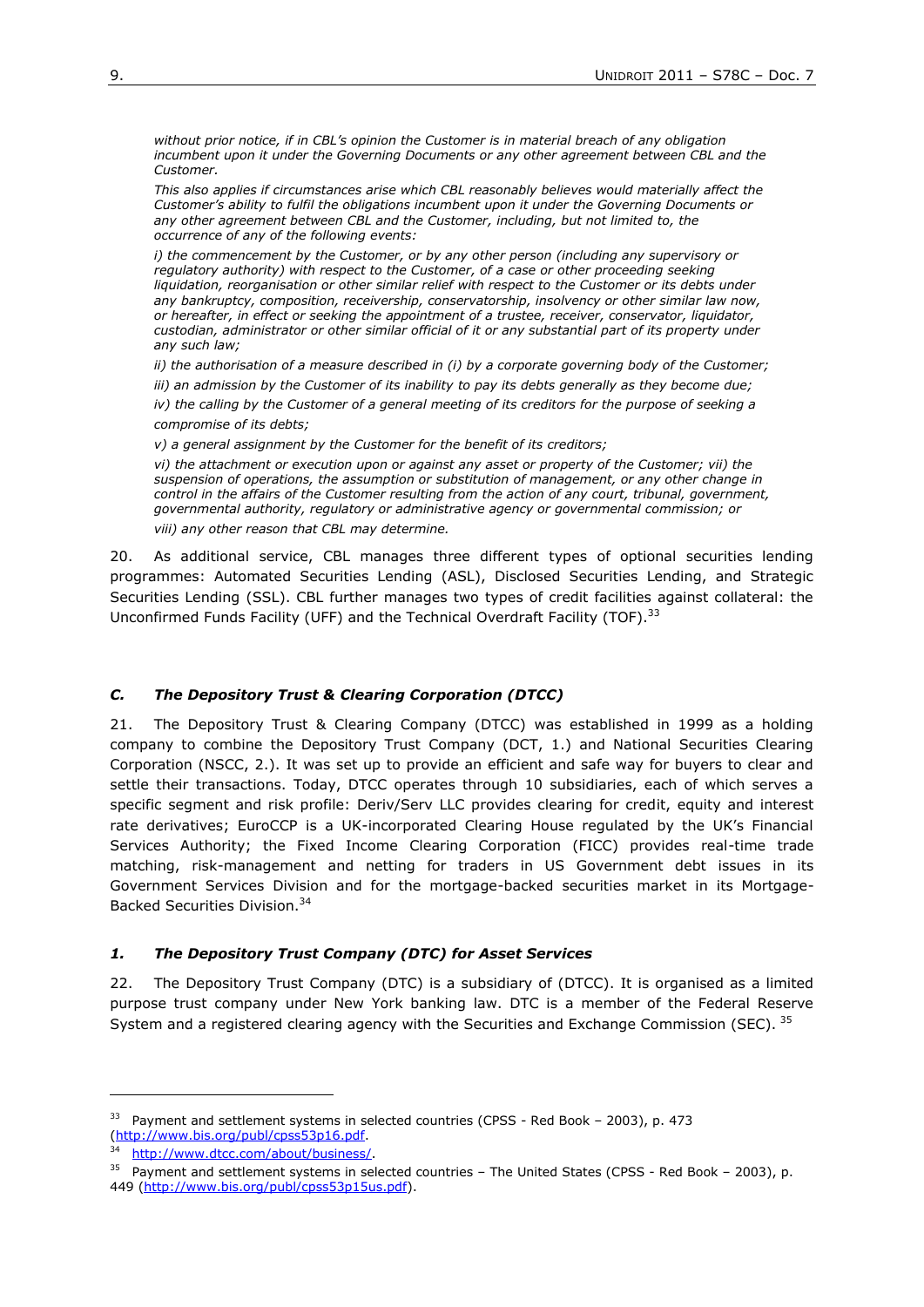23. DTC provides settlements for institutional trades (which typically involve money and securities transfers between custodian banks and brokers/dealers) and for money market instruments.<sup>36</sup> It also provides security movements for net settlements produced by another subsidiary of DTCC, the National Securities Clearing Corporation (NSCC) under Rule 9(D) and (E) of DTC's Rules and By-Laws<sup>37</sup>:

## *RULE 9(D)*

## *SETTLING BANKS*

*A Settling Bank shall settle for itself and may settle for other Participants. Each Settling Bank shall agree to abide by these Rules and the Procedures and shall enter into a separate Settling Bank Agreement with the Corporation and each Participant which the Settling Bank represents.*

*Each Settling Bank shall have the communications facilities with the Corporation specified in the Procedures, shall meet any other requirements specified in the Procedures and shall have on-line access to the Fedwire.*

*Each Settling Bank shall settle with the Corporation on a net-net basis on each Business Day. The Net Credit Balance of each Participant which settles through a Settling Bank and has a Net Credit Balance on that Business Day and the Net Debit Balance of each Participant which settles through the same Settling Bank and has Net Debit Balance on that Business Day shall be aggregated with the Net Debit Balance or Net Credit Balance on that Business Day of the Settling Bank itself and all such balances shall be netted to a single "Net-Net Debit Balance" or "Net-Net Credit Balance"*  for the Settling Bank for that Business Day. Throughout each Business Day, the Corporation shall *provide each Settling Bank with reports of the Net Debit Balance or Net Credit Balance of each Participant which the Settling Bank represents and the algebraic sum of these amounts. The Settling Bank shall be responsible for collecting the Net Debit Balances from, and paying the Net Credit Balances to, the Participants represented by the Settling Bank.*

### *[…]*

*Notwithstanding anything else contained herein, the Corporation shall have no obligation to any Participant for any obligation of a Settling Bank or Back-Up Settling Bank to a Participant, including any obligation of the Settling Bank or Back-Up Settling Bank to remit to the Participant*  the amount of any Net Credit Balance of the Participant included in the net-net settlement *between such Settling Bank or Back-Up Settling Bank and the Corporation.*

### *RULE 9(E)*

### *CLEARING AGENCY AGREEMENTS*

*Section 1. All of the terms, conditions and provisions of any Clearing Agency Agreement between*  the Corporation and any other clearing agency are hereby incorporated by reference in and shall *be a part of these Rules, and, subject to Section 2 of this Rule, in the event of any conflict between the terms, conditions and provisions of such Clearing Agency Agreement and any other Rules, the terms, conditions and provisions of the Clearing Agency Agreement shall prevail.*

*Section 2. Notwithstanding any other provisions of these Rules, including Section 1 of this Rule, the Corporation shall have no obligation to make any payment to a Participant other than a payment of the balance which remains after any Net Credit Balance of the Participant has been applied as required by and in accordance with any Clearing Agency Agreement, and such obligation may be satisfied by a payment to the Participant by either the Corporation or the other clearing agency.*

*Section 3. If the Corporation is required to make a payment to another clearing agency pursuant*  to a Clearing Agency Agreement on account of a Participant, the Participant shall have an *obligation to the Corporation in an amount equal to such payment, and the Corporation may debit the Settlement Account of the Participant in the amount of such payment.*

24. DTC's Rules and By-Laws provide three different forms of transactions. Rule 9(A) provides for transactions in securities and money payments a DVP mechanism that includes elements of settlement netting.

 $37$  Rules, By-Laws and Organisation Certificate of DTC of June 2011 [\(http://www.dtcc.com/legal/rules\\_proc/dtc\\_rules.pdf\)](http://www.dtcc.com/legal/rules_proc/dtc_rules.pdf).

 $36$  The US Model for Clearing and Settlement, An Overview of DTCC, p. 4 (Published by DTCC under [http://www.dtcc.com/downloads/about/US%20Model%20for%20Clearing%20and%20Settlement.pdf\)](http://www.dtcc.com/downloads/about/US%20Model%20for%20Clearing%20and%20Settlement.pdf).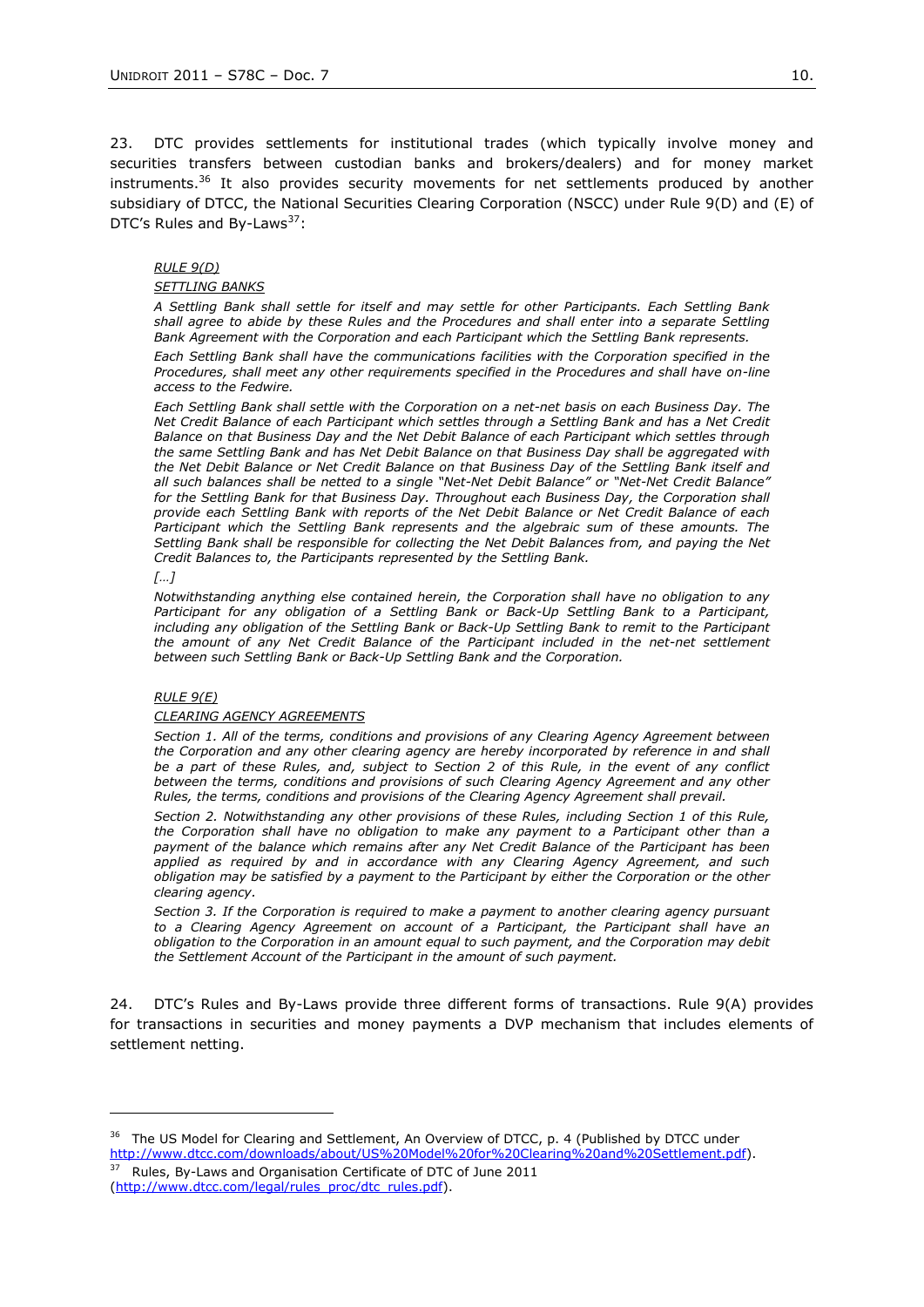## RULE 9(A)

## *TRANSACTIONS IN SECURITIES AND MONEY PAYMENTS*

*Section 1. Deliveries of Securities through the facilities of the Corporation<sup>38</sup> shall be made in accordance with these Rules and the Procedures.* 

*Any Participant making a Delivery Versus Payment of Securities through the facilities of the Corporation shall provide the Corporation with an instruction specifying the amount of the payment therefor in accordance with the Procedures. After receipt of such instruction (or upon its own initiative pursuant to Section 1 of Rule 9(C)), the Corporation is authorized to, and shall (subject to the right of the Corporation to cease to act for a Participant pursuant to these Rules and the Procedures), credit the Account of the Deliverer with the amount specified and debit the Account of the Receiver with the same amount.* 

*[…]*

*Section 2. Except as otherwise provided in the Procedures, payments between Participants pursuant to Section 1 of this Rule shall be made through the facilities of the Corporation as provided in this Section 2. In addition to the debit or credit of amounts pursuant to Section 1 of this Rule, the Corporation shall debit or credit itself, Participants and Pledgees with other amounts receivable and payable in accordance with these Rules and the Procedures. On each Business Day, the Corporation shall net all of the debits and credits to all of the Accounts of each*  Participant and Pledgee. Any agreement between the Participant and the Corporation to the *contrary notwithstanding, if a Participant has multiple Accounts, the Corporation may treat them as one Account for the purposes of this Rule.*

*[…]*

*Section 3. If the Account of a Payee is credited and the Account of a Payor is debited with an amount of money as provided in Section 1 of this Rule, and the Payor shall fail to make payment to the Corporation of such amount or, having made payment thereof, the Corporation shall be required to return such payment to the Payor or its representative, the Payee shall be obligated to return to the Corporation the amount that was not paid by the Payor to the Corporation or the amount required to be returned by the Corporation to the Payor or its representative, and the Corporation shall be entitled to debit the Account of the Payee for such amount at any time.*

25. Rule 9(B) provides a different mechanism including elements of settlement netting for services provided by the Corporation:

### *RULE 9(B)*

# *TRANSACTIONS IN ELIGIBLE SECURITIES*<sup>39</sup>

*This Rule applies to all services provided by the Corporation, including the services provided by the Corporation in the MMI Program.*

*Section 1. The Corporation shall not act on an instruction received by the Corporation from an Instructor to effect a Delivery, Pledge, Release or Withdrawal, or any other transaction affecting the Account of the Instructor or another Participant or Pledgee (other than a transaction classified in the Procedures as exempt from this Section), unless the Securities (if the transaction involves Securities) are, prior to the transaction, Deposited Securities or Pledged Securities reflected in the Account of the Instructor, as specified in the Procedures, and:*

- *(a) immediately after the transaction, the Collateral Monitor for the Account Family of the Instructor which includes the Account from which the Securities subject of the instruction are Delivered, Pledged or Withdrawn, as reduced by the amount of the Largest Provisional Net Credit (as defined below) for such Account Family, will not be negative and the Family Net Debit for that Account Family, as increased by the amount of such Largest Provisional Net Credit, will not exceed the Net Debit Cap for such Account Family;*
- *(b) immediately after the transaction, if the transaction subject of the instruction affects an Account in the Account Family of another Participant or Pledgee or an Account in the same or another Account Family of the Instructor (in either case, a "Contra Party"), the*

<sup>&</sup>lt;sup>38</sup> Pursuant to the definition in Rule 1 Sec. 1, the term "Corporation" means the Depository Trust Company.

<sup>&</sup>lt;sup>39</sup> Pursuant to Rule 5 Sec. 1 Eligible Securities are Securities accepted by the Corporation. The same section clarifies that "The Corporation shall accept a Security as an Eligible Security only (a) upon a determination by the Corporation that it has the operational capability and can obtain information regarding the Security necessary to permit it to provide its services to Participants and Pledgees when such Security is Deposited and (b) upon the inquiry, or based upon such criteria, as the Corporation may, in its sole discretion, determine from time to time. The timing of additions of such issues shall be on a non-discriminatory basis consistent with the Corporation's objective to provide the maximum practical degree of service in facilitating the prompt and orderly settlement of Securities transactions."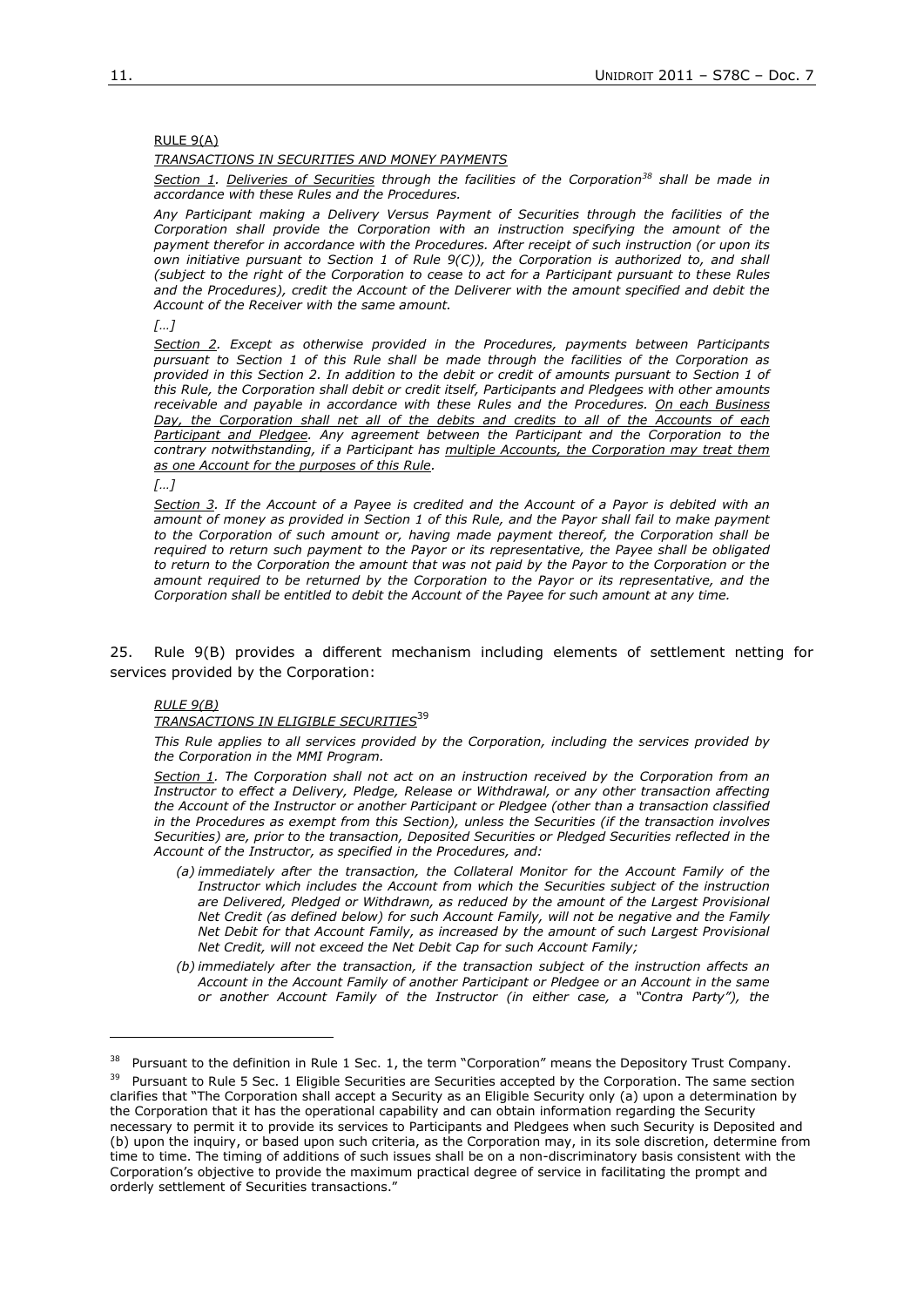*Collateral Monitor for the Account Family of the Contra Party, as reduced by the amount of the Largest Provisional Net Credit for such Account Family, will not be negative and the Family Net Debit for that Account Family, as increased by the amount of such Largest Provisional Net Credit, will not exceed the Net Debit Cap for such Account Family; and*

*(c) if the transaction subject of the instruction involves a Free Delivery, Pledge or Release of Securities or a Delivery, Pledge or Release of Securities substantially undervalued, as specified in the Procedures, the Securities subject of the instruction shall not be MMI Securities subject of an Incomplete Transaction.*

*The term "Largest Provisional Net Credit" means the aggregate net credit to an Account Family attributable to transactions in the MMI Securities of an issuer which is largest of any aggregate net credit to such Account Family attributable to transactions in the MMI Securities of any issuer; provided, however, that the reductions in the Collateral Monitor and increases in the Family Net Debit described in clauses (a) and (b) above shall be effected only during the time period each Business Day specified in the Procedures.*

*If the transaction subject of the instruction is a Free Delivery, Pledge or Release to a Contra Party and the applicable tests in clauses (a), (b) and (c) of the first paragraph of this Section are satisfied, the transaction shall be an effective transaction as to the Contra Party.*

*If the transaction subject of the instruction is a Delivery, Pledge or Release Versus Payment to a Contra Party and the applicable tests in clauses (a), (b) and (c) of the first paragraph of this Section are satisfied, the instruction of the Instructor shall constitute an instruction to make the following entries on the books of the Corporation.*

- *(a) the Account of the Instructor is debited, and the Account of the Corporation is credited, by the amount of the obligation or the number of shares or rights subject of the instruction (whereby the Corporation shall be the holder of the Securities subject of the instruction);*
- *(b) the Account of the Instructor is credited, and the Account of the Corporation is debited, by the amount of the payment specified in the instruction; and*
- *(c) as specified in the Procedures, (i) the debits and credits to the Accounts of the Corporation are replicated as Incomplete Transactions in the Accounts of the Contra Party and (ii) the Collateral Monitor for the Contra Party is appropriately adjusted.*

*An Incomplete Transaction made on a Business Day shall be converted to an effective transaction as to the Contra Party, as specified in the Procedures, at the earliest of:*

- *(a) the time it is finally determined by the Corporation on that Business Day that the balance in the Settlement Account of the Contra Party for that Business Day is not negative;*
- *(b) the time the Contra Party pays the amount of the negative balance in its Settlement Account, as finally determined by the Corporation for that Business Day, to the Corporation, as provided in these Rules and as specified in the Procedures; or*
- *(c) the time during that Business Day when:*
	- *(1) in the case of a Delivery Versus Payment, the Contra Party instructs the Corporation to effect a Delivery, Pledge or Withdrawal of the Securities;*
	- *(2) in the case of a Pledge Versus Payment, the Contra Party instructs the Corporation to effect a Delivery, Release or Withdrawal of Securities;*
	- *(3) in the case of a Release Versus Payment, the Contra Party instructs the Corporation to effect a Delivery, Pledge or Withdrawal of Securities; and*
	- *(4) in each case, the applicable tests in clauses (a), (b) and (c) of the first paragraph of this Section are satisfied.*

*If the Corporation receives an instruction from a Pledgee to effect a Delivery or Withdrawal of*  Pledged Securities, such instruction shall have the effect of notifying the Corporation that the *Pledgee elects not to Release the Pledged Securities but, rather, to assert its Control over the Pledged Securities by the transfer of a greater interest in the Pledged Securities to itself or another Person. The Corporation shall accept such an instruction as a representation that the Pledgee is acting in accordance with applicable law, rules or regulations, agreements or any adjudication thereof.*

*A Participant may at any time during a Business Day wire Federal funds to the account of the Corporation at the Federal Reserve Bank of New York by Fedwire in order to reduce or eliminate a negative balance or create a positive balance in its Settlement Account.*

*Each Participant and the Corporation shall settle the balance of the Settlement Account of the Participant on a daily basis in accordance with these Rules and the Procedures. Except as provided in the Procedures, the Corporation shall not be obligated to make any settlement payments to any Participants until the Corporation has received all of the settlement payments that Settling Banks and Participants are required to make to the Corporation.*

*Section 2. In the manner and for the purposes set forth in these Rules and the Procedures, and subject to applicable law, (i) the Corporation shall hold the entire interest in, and shall have the authority of a holder of Securities to act, in its sole discretion, with respect to any Securities*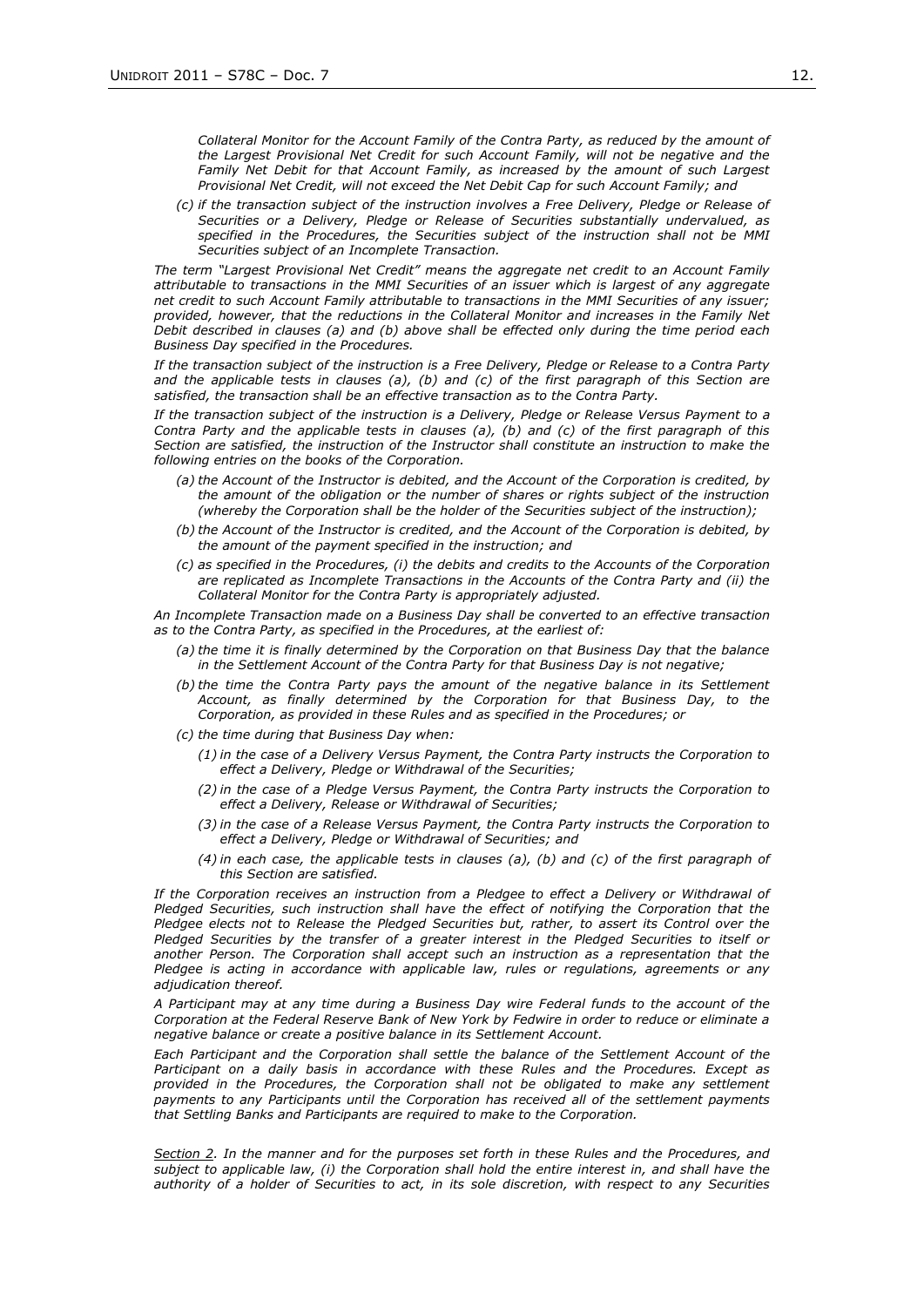*Delivered Versus Payment, which are the subject of an Incomplete Transaction, to issue or transfer the entire interest in such Securities, including the authority to sell, Pledge or otherwise dispose of such Securities, (ii) the Corporation shall hold a security interest in any Securities Pledged or Released Versus Payment, which are the subject of an Incomplete Transaction, to Pledge for value or Release for value a security interest in such Securities, and shall have the authority of a secured party to sell, Pledge or otherwise dispose of such Securities, and (iii) the Corporation, acting as agent and attorney-in-fact for its Participants, shall have the authority to Pledge or sell on their behalf any of their shares of Preferred Stock.*

*If a Participant fails to pay the amount of a negative balance in its Settlement Account, as finally determined by the Corporation on a Business Day, at the time and in the manner provided in these Rules and as specified in the Procedures, or if the Corporation determines that, in light of the financial or operating condition of a Participant, it is in the best interests of the Corporation, other Participants or Pledgees not to complete certain transactions with respect to the Participant, although it does not cease to act therefor, or the Corporation terminates or suspends some or all of the transactions of a Participant in the MMI Program with respect to some or all MMI Securities subject of those transactions, during the Business Day, the Corporation may, with respect to any such Participant (a "Defaulting Participant"), in such order and in such amounts as the Corporation shall determine, in its sole discretion:*

- *(a) Pledge any or all Net Additions and Preferred Stock of the Defaulting Participant to secure a loan to the Corporation; or*
- *(b) sell any or all Net Additions and Preferred Stock of the Defaulting Participant in the manner specified in Section 4 of this Rule.*

*The Corporation may Pledge or sell any or all Net Additions of a Defaulting Participant notwithstanding the fact that the proceeds may exceed the negative balance in the Settlement Account of the Defaulting Participant. The proceeds of any Pledge or sale shall be applied as provided in these Rules and as specified in the Procedures.* 

The Corporation may Pledge or sell any or all shares of the Preferred Stock of a Defaulting *Participant notwithstanding the fact that the proceeds may exceed the negative balance in the Settlement Account of the Defaulting Participant. The proceeds of any Pledge or sale shall be applied as provided in these Rules and as specified in the Procedures.* 

*Each Defaulting Participant which fails to settle its Settlement Account at the time specified in the Procedures shall be charged interest on the amount of the required payment. The Corporation may also assess penalties against the Defaulting Participant, as specified in the Procedures, if the Defaulting Participant fails to settle.*

*The Corporation may borrow from some or all of its Participants, in the manner and to the extent specified in the Procedures, an amount up to the entire amount of the Gross Credit Balances of such Participants on the Business Day on which one or more Participants fails to settle its Net Debit Balance. Such borrowing shall be secured by the Pledge, to the lending Participants, on the books of the Corporation, of the Net Additions of the Defaulting Participant or Participants which failed to settle, in the manner specified in Section 2 of Rule 4(A).*

*Section 3. A Participant may, during a Business Day, instruct the Corporation to transfer Securities from its Minimum Amount to its Net Additions and from its Net Additions to its Minimum Amount. If a Deliverer instructs the Corporation to Deliver Securities to a Receiver and the instruction cannot be satisfied out of the Net Additions of the Deliverer, the instruction shall be deemed to be an instruction to first transfer from the Minimum Amount of the Deliverer to the Net Additions of the Deliverer sufficient Securities so that the instruction to Deliver Securities from the Deliverer to the Receiver can be satisfied out of the Net Additions of the Deliverer. An instruction to transfer Securities from the Minimum Amount of a Deliverer to the Net Additions of the Deliverer, or which is deemed to be such an instruction, shall constitute a representation by the Deliverer that it has full authority, under applicable law, to do so.*

*Notwithstanding any other provisions of this Rule, a Participant may restrict Deliveries to its Account by other Participants in the manner specified in the Procedures, and the Corporation may*  restrict Deliveries in the manner specified in the Procedures if the Corporation determines, in its *sole discretion, that a Delivery is overvalued or for other reasons.* 

*A Participant with more than one Account may, in the manner specified in the Procedures, (a) group one or more of its Accounts into one or more Account Families, (b) designate the portion of its Collateral to be allocated to each of its Account Families and (c) designate the portion of its Net Debit Cap to be allocated to each of its Account Families. The Corporation shall not be obligated to make any allocations in accordance with such instructions if the Corporation determines, in its sole discretion, that such action might result in financial loss to the Corporation, other Participants or Pledgees. The Corporation may allocate, in the manner specified in the Procedures, any portion of the Collateral of a Participant or its Net Debit Cap which is not allocated by the Participant. If a Participant has more than one Account but does not group its Accounts into one or more Account Families, the Corporation shall group all of the Accounts of the Participant into one Account Family.*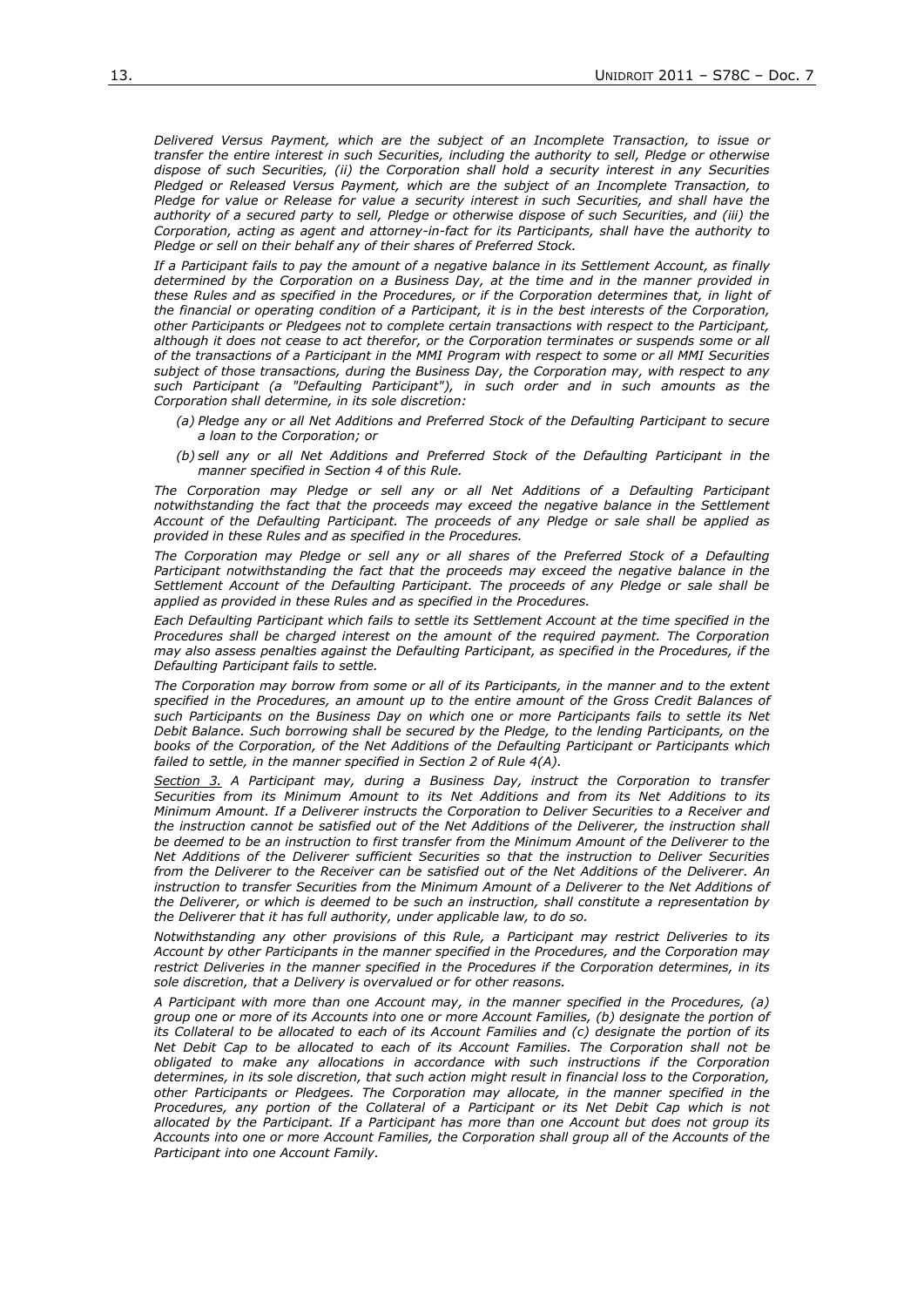*The Corporation is authorized to establish priorities for the completion of any transaction the Participant instructs the Corporation to make but which is not completed because of limitations set forth in these Rules.*

*Each Participant shall settle through its Settling Bank or Back-Up Settling Bank, if any, or, if its Settling Bank or Back-Up Settling Bank, if any, refuses to settle on its behalf, the Participant shall settle with the Corporation directly.*

26. Rule 9(C) provides again a different transaction mechanism for services provided in an MMI Program as defined in Rule 9(C) itself.

## *RULE 9(C)*

### *TRANSACTIONS IN MMI SECURITIES*

*This Rule applies only to the services provided by the Corporation in the MMI Program:*

*Section 1. Each MMI Issuing Agent and MMI Paying Agent shall maintain one or more Accounts for its issuing agent activity and its paying agent activity with respect to the issues of MMI Securities for which it acts in that capacity, as specified in the Procedures. One Account may serve a Participant acting in both capacities but that Account shall be governed in each capacity by any Rule relating to that function of the Account as follows:*

- *(a) The Issuing Agent Account with respect to an issue of MMI Securities shall comprise the Account which records the Delivery of such issue of MMI Securities by that MMI Issuing Agent and the Account to which payments therefor are credited as provided in this Rule and as specified in the Procedures.*
- *(b) The Paying Agent Account with respect to an issue of MMI Securities shall comprise the Account to which payments for Presentments with respect to MMI Securities of that issue are debited and the Account to which MMI Securities of that issue which are the subject of Maturity Presentments or Reorganization Presentments are Delivered.*

*The instruction of an MMI Issuing Agent to the Corporation to Deliver MMI Securities in connection with their issuance shall constitute a representation that such MMI Securities are issued in accordance with applicable law. MMI Securities may be subject of a Free Delivery or a Delivery Versus Payment.*

If, in connection with their issuance, MMI Securities are subject of a Free Delivery, upon the *instruction of an MMI Issuing Agent, the MMI Securities shall be credited to the Account of the Receiver designated by the MMI Issuing Agent and, simultaneously, a memo entry shall be made to the Issuing Agent Account reflecting that the MMI Securities have been Delivered as instructed.*

*If, in connection with their issuance, MMI Securities are subject of a Delivery Versus Payment, such Delivery shall be effected as otherwise provided for Deliveries of Securities subject of Incomplete Transactions in Rule 9(B), subject to the further controls provided in Section 2 of this Rule; provided, however, that instead of a debit to the Issuing Agent Account, a memo entry shall be made reflecting that the MMI Securities have been entered on the Account of the Corporation as Securities subject of an Incomplete Transaction and that the credit of payment therefore to the Issuing Agent Account is subject to the further controls provided in Section 2 of this Rule.*

*A Presentment with respect to MMI Securities may be initiated by the Corporation or by a Presenting Participant, as specified in the Procedures; if a Delivery Versus Payment is so initiated by the Corporation, the instruction therefore shall be deemed to have been given by the Presenting Participant pursuant to these Rules and the Procedures.*

*A Delivery of MMI Securities may be initiated by the Corporation or by a Presenting Participant, as specified in the Procedures; if a Delivery Versus Payment is initiated by the Corporation, the instruction therefore shall be deemed to have been given by the Presenting Participant pursuant to these Rules and the Procedures for the Delivery to be effected as otherwise provided for Deliveries of Securities subject of Incomplete Transactions in Rule 9(B), subject to the further controls provided in Section 2 of this Rule.*

*Section 2. Presentments with respect to MMI Securities, including any Deliveries of MMI Securities pursuant to Maturity Presentments and Reorganization Presentments, shall be subject to the following additional controls:* 

*(a) On the day of an issuer's insolvency, as defined in Rule 12, or a Payment Refusal, as specified in the Procedures, the Corporation shall not complete any Incomplete Transaction or other transaction (including any instruction with respect to future Delivery) in the MMI Securities of that issuer newly issued that day. Any credits to the Issuing Agent Account of the MMI Issuing Agent or to any intermediate re-Delivering Participant with respect to the new issue shall be cancelled and each potential Receiver of the new issue shall be recredited in the amount of its payment therefore. The provisional entry of the associated MMI Securities to the Account of a Receiver shall simultaneously be cancelled and every transaction in those MMI Securities, including any re-Delivery by a Receiver, shall be null and void and of no effect. The parties to the transactions affected thereby shall resolve their respective rights and obligations outside the Corporation. Where the MMI Securities*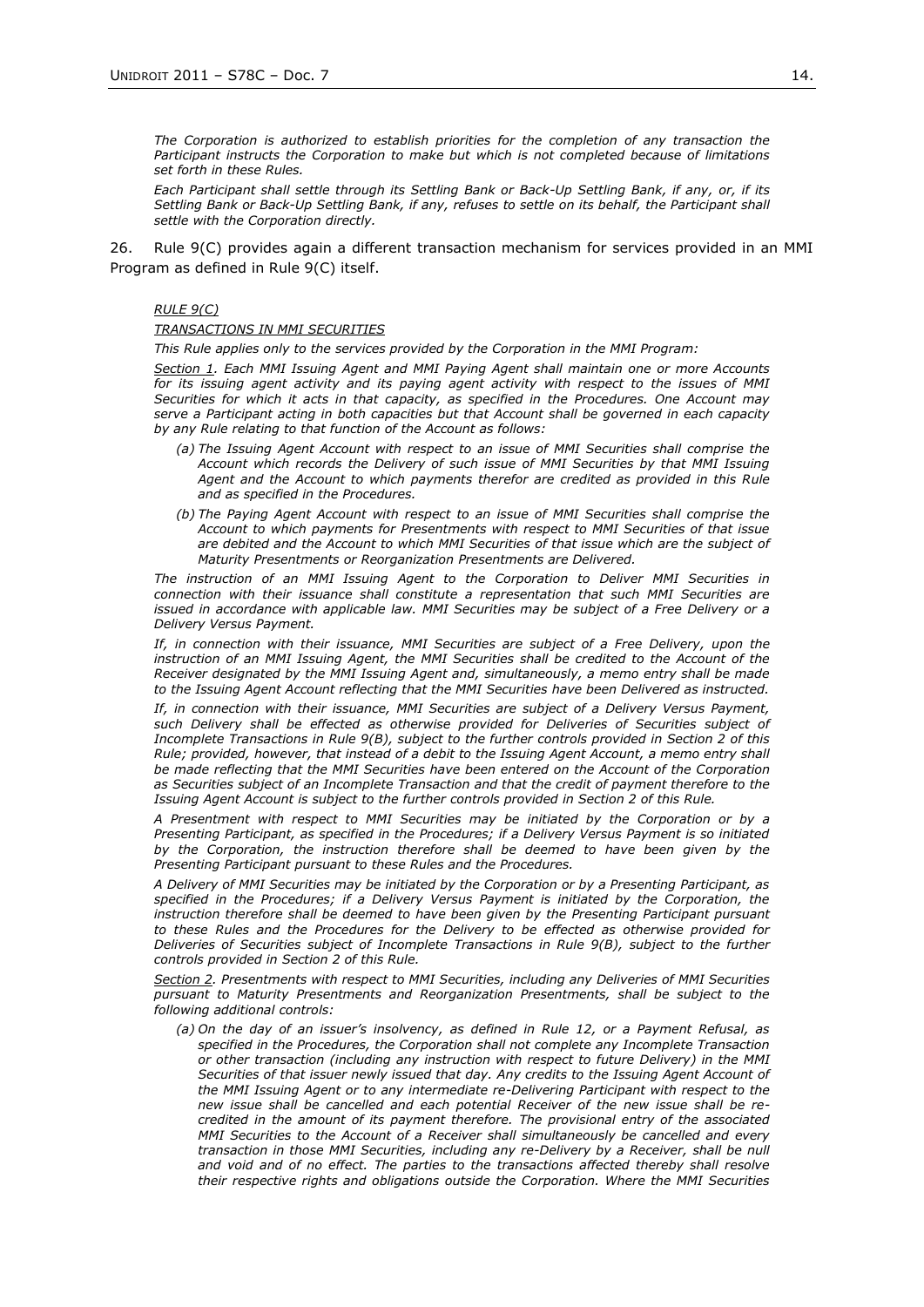*of that issuer newly issued that day are subject of an Incomplete Transaction, the credit of the MMI Securities to the Account of the Corporation and debit of payment to the Account of the Corporation shall likewise be cancelled and the Corporation shall be under no obligation to complete the transaction.*

- *(b) On the day of an issuer's insolvency, as defined in Rule 12, or a Payment Refusal, as specified in the Procedures, the Corporation shall not complete any Maturity Presentment or Reorganization Presentment or Incomplete Transaction in the MMI Securities of that issuer. Any credits to the Accounts of Presenting Participants on account of such Presentment shall be cancelled, the provisional credit of the subject MMI Securities to the*  Paying Agent Account and debit to the Account of the Presenting Participant shall *simultaneously be cancelled and the transactions shall be null and void and of no effect. The parties to the transactions shall resolve their respective rights and obligations outside the Corporation. Where the MMI Securities subject of a Maturity Presentment or Reorganization Presentment are subject of an Incomplete Transaction, the credit of the MMI Securities to the Account of the Corporation and the debit of payment to the Account of the Corporation shall likewise be cancelled and the Corporation shall be under no obligation to complete the transaction.*
- *(c) On the day of an issuer's insolvency, as defined in Rule 12, or a Payment Refusal, as specified in the Procedures, the Corporation shall not complete any Income Presentment or*  Principal Presentment in the MMI Securities of that issuer. Any credits to the Accounts of *the Corporation and Participants, and any debits to the Paying Agent Account on account of such Presentments, shall be cancelled and the transactions shall be null and void and of no effect. The parties to the transactions shall resolve their respective rights and obligations outside the Corporation. If all of the Presentments the corporation did not complete pursuant to paragraphs (a) and (b) of this Section and the first two sentences of this paragraph are Income Presentments, and if the issuer is not insolvent, as defined in Rule 12, on the Business Day next following the Payment Refusal, the Corporation may reinitiate such Income Presentments and any Incomplete Transactions in newly issued MMI Securities of the issuer that the Corporation did not complete pursuant to the first sentence of paragraph (a) of this Section. If there is another Payment Refusal with respect to the MMI Securities of the issuer on such Business Day, the Corporation may then take the actions described in paragraphs (a) and (b) of this Section and the first two sentences of this paragraph, and all other actions authorized by these Rules.*
- *(d) The credit cancellations provided in paragraphs (a), (b) and (c) of this Section may increase the Family Net Debit of the parties to such transactions over and above their Net Debit Caps. The Participants affected thereby are nevertheless fully obligated to satisfy any Net Debit Balances outstanding. The cancellation of debits and credits of payments and of debits and credits of MMI Securities, under the circumstances provided in these Rules and as specified in the Procedures, are not intended to affect or prejudice the underlying rights and obligations of the parties to the transactions as such rights and obligations may be determined outside the Corporation, subject to applicable law, rules or regulations, agreements or any adjudication thereof.*
- *(e) All MMI Securities of an issuer which is insolvent, as defined in Rule 12, or subject of a*  Payment Refusal of a MMI Paying Agent, as specified in the Procedures, shall, at the time *of such insolvency or Payment Refusal, be Devalued to a Collateral Value of zero and shall not collateralize any transaction. This Devaluation is intended to serve only to protect the*  integrity of the MMI Program without prejudice to the underlying rights and obligations of *the parties to the transactions as such rights and obligations may be determined outside the Corporation, subject to applicable law, rules or regulations, agreements and any adjudication thereof.*
- *(f) A Delivery Versus Payment of MMI Securities shall be effected only if the principal amount of the MMI Securities being Delivered does not exceed the designated amount specified in the Procedures.*
- *(g) In the event that a Receiver fails to settle its Net Debit Balance, the Corporation shall*  resolve the obligations of the parties to the transaction pursuant to the Failure to Settle *Procedure included in the Procedures, as such Procedures may apply particularly to MMI Securities, including but not limited to the obligation of Participants (i) to lend to the Corporation, secured by a Pledge of Securities, and (ii) to repurchase Securities from the Corporation, if so required.*
- 27. Rule 12, Sec. 4 of the Rules and By-Laws regulates the consequences of insolvency<sup>40</sup>.

1

<sup>&</sup>lt;sup>40</sup> Rule 12, sec. 2 defines that a participant is insolvent if it has noticed the Corporation about its inability to perform the contracts or obligations under sec. 1, if it is a member of the Securities Investor Protection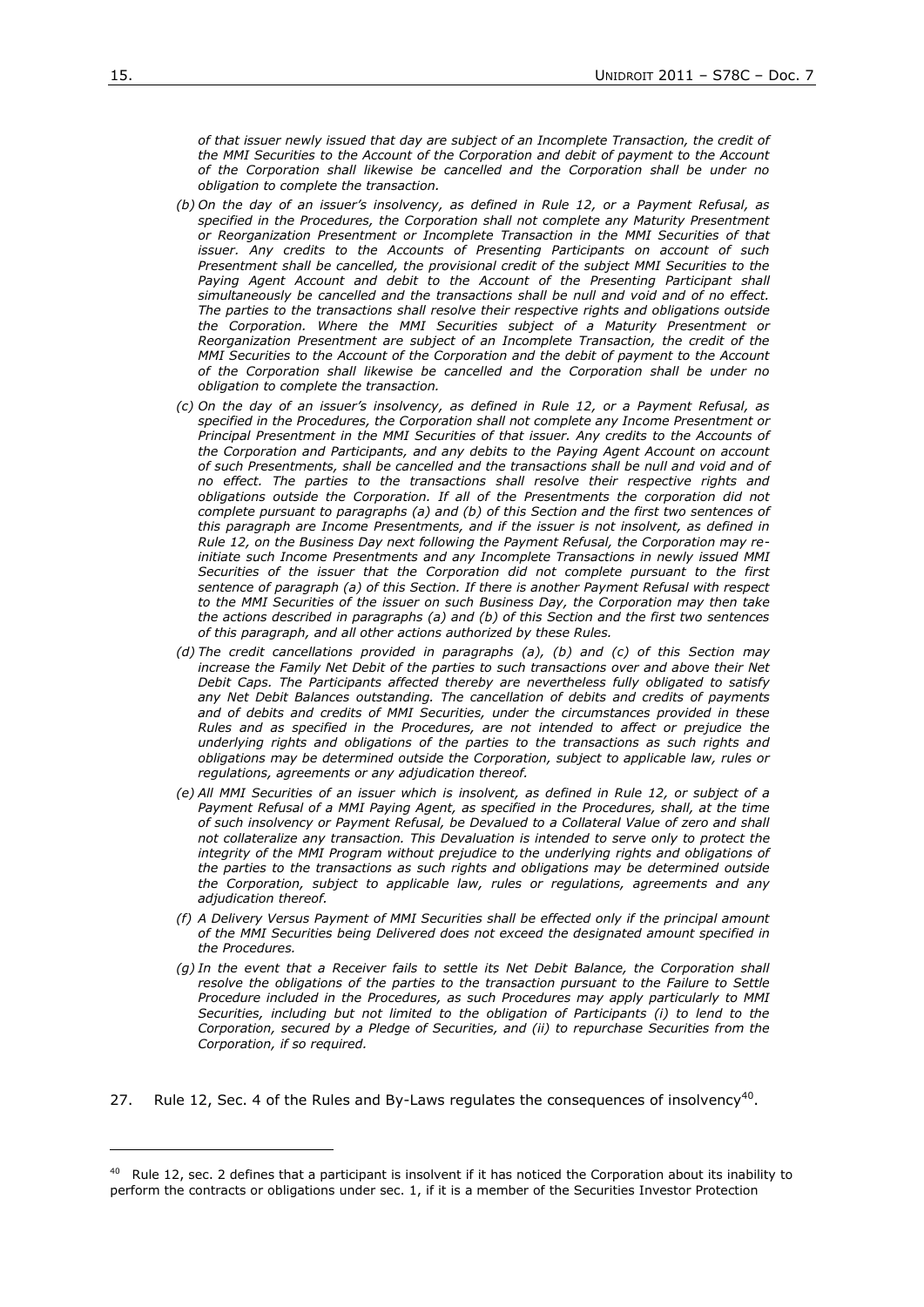*RULE 12*

*INSOLVENCY*

*[…]*

*Section 4. After the Corporation has ceased to act for a Participant with respect to a Program, so far as that Program is concerned, except as provided by the Board of Directors in any particular case:*

- *(a) The Corporation shall decline to accept instructions from other Participants with respect to any Delivery of Deposited Securities to the Participant and shall decline to accept instructions from the Participant with respect to the Delivery of Deposited Securities to other Participants or Pledgees.*
- *(b) The Corporation shall not give effect to the net result to date of the aggregation of instructions between the Participant and any other Participant pursuant to the fourth or fifth paragraph of Section 1 of Rule 9(A), and shall provide the Participant and any such other Participant with a list of the net quantity of each issue of Securities with respect to* which the Corporation shall not in the future effect such instructions. The Participant shall *be free to seek such remedies as shall be available to it from any such other Participant for any loss it may suffer because such instructions were not effected by the Corporation. The Corporation shall not, however, have any liability with respect to any such loss (provided that the loss is not caused by the Corporation's gross negligence or willful misconduct).<sup>41</sup>*

*Notwithstanding the foregoing, the Corporation shall Deliver to the insolvent Participant any Securities that have been Pledged by such Participant to a Pledgee upon the instructions of such Pledgee.*

## *2. National Securities Clearing Corporation (NSCC)*

28. The National Securities Clearing Corporation (NSCC) is another subsidiary of DTCC. It provides clearing, settlement, risk management, central counterparty services and a guarantee of completion for all broker-to-broker trades involving equities, corporate and municipal debt, American depositary receipts, exchange-traded funds and unit investment trusts. NSCC clears and settles trades on a T+3 basis<sup>42</sup> and nets trades and payments among its participants.  $43$ 

29. Rule 11 of NTCC's Rules & Procedures<sup>44</sup> provides a Continuous Net Settlement of Securities.

## *RULE 11. CNS SYSTEM*

*SEC. 1.(a) The CNS System is a system for accounting for and settling CNS Contracts whereby a Member's Settling Trades in CNS Securities are netted so that with respect to each issue of CNS Securities in which the Member has activity, the Member is either obligated to deliver units of that* 

[http://www.dtcc.com/about/business/tplus3.php\)](http://www.dtcc.com/about/business/tplus3.php).

 $43$  The US Model for Clearing and Settlement, An Overview of DTCC, p. 3 (Published by DTCC under [http://www.dtcc.com/downloads/about/US%20Model%20for%20Clearing%20and%20Settlement.pdf\)](http://www.dtcc.com/downloads/about/US%20Model%20for%20Clearing%20and%20Settlement.pdf).

Corporation under Sec.  $5(b)(1)(A)$  (i)-(v) of the Securities Investor Protection Act of 1970 or if it is held to be insolvent by a competent agency, court order/decision.

 $41$  Please note that Rule 10, Sec. 4 provides an identical provision for any decision by the Corporation to cease to act for a Participant. According to Rule 10, Sec. 1, the Corporation may cease to act for a Participant for the following causes: failure to make payments for a period of ten Business days after demand; failure to make required deposits, to pay a fine, fee or charge; violation of Rules of DTC, of Securities, Exchange or Investment legislation; involvement in crime, fraud or fraudulent acts by the Participant or its Controlling management; a temporary stay is ordered by a competent authority or court; the exclusion or suspension from national securities associations or exchanges; in case of a statutory disqualification under Sec. 3(a)(39) of the Securities Exchange Act of 1934 or any order with similar effect.

 $42$  The T+3 post-trade clearance and settlement cycle begins on the date the trade is executed (Trade Date = T). On this date (T), NSCC sends participants automated reports, which are legally binding documents that show trade details and confirm that transactions have entered the clearance and settlement processing stream. At midnight between T+1 and T+2 NSCC assumes the role of central counter party, taking on the buyer's credit risk and the seller's delivery risk. On T+2, NSCC issues broker/dealers summaries of all compared trades, including information on the net positions of each security due or owed for settlement. On T+3 the settlement occurs: securities are transferred to net buyers and payments of money are transferred to net sellers by the Depository Trust Company (DTC) which serves as NSCC's agent. (cf.

<sup>44</sup> National Securities Clearing Corporation Rules & Procedures, effective as of 1 September 2011 [\(http://www.dtcc.com/legal/rules\\_proc/nscc\\_rules.pdf\)](http://www.dtcc.com/legal/rules_proc/nscc_rules.pdf).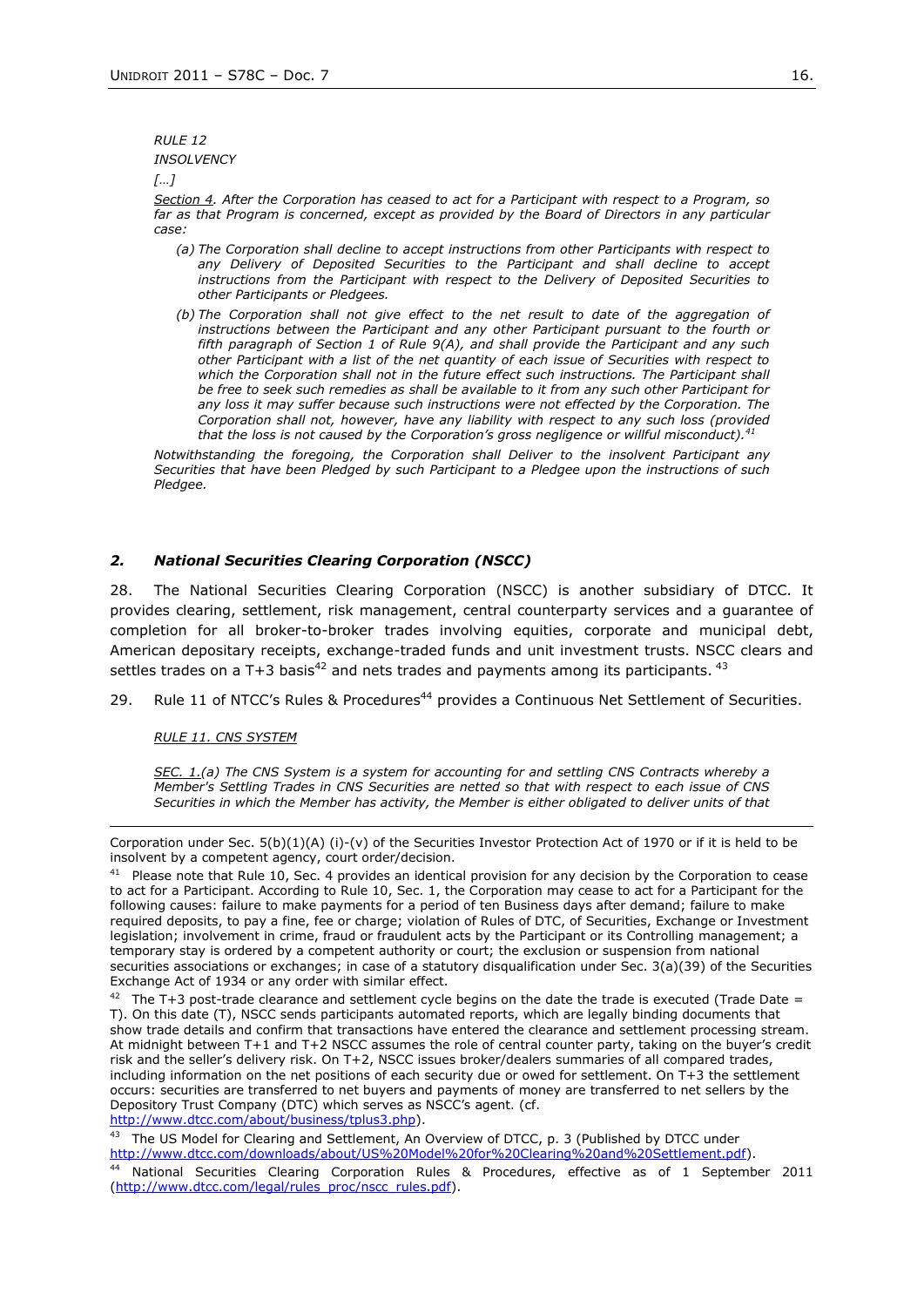*security (a "Short Position") or is entitled to receive units of that security (a "Long Position"), the delivery obligation being to the Corporation and the right to receive being against the Corporation as more specifically set forth in paragraphs (b) and (c) below; whereby Short Positions or Long Positions outstanding in respect of prior activity are brought forward on a perpetual basis and, together with stock dividends or distributions payable or receivable in respect of Short Positions or Long Positions, miscellaneous entries and CNS Securities delivered to or by Members, are merged, netted and carried forward, leaving in each Member's account all transactions which have failed in delivery or receipt; and whereby the contract money of all Settling Trades is netted with cash dividends or distributions receivable and payable and increases and decreases in obligations to the Clearing Fund, if applicable, and miscellaneous items resulting in the closing CNS System money balance for each Member which, for the purpose of computing the CNS System money settlement (including marking any Long or Short Position of a Member at the close of business to the Current Market Price), is adjusted by the net market value of all Closing Positions.*

*(b) Each obligation of any Member (the "Receiving Member") to pay for securities delivered to that Member by another Member (the "Delivering Member") under a transaction which (i) has been compared or reported by the Corporation and (ii) will be subject to the CNS Accounting Operation (each a "CNS Transaction"), and each obligation of any Delivering Member to deliver securities to any Receiving Member under any such transaction, shall be assumed by the*  Corporation at the point in the clearance and settlement process determined as set forth in *paragraph (c) below. Simultaneously with the assumption of any such obligations by the Corporation, the related rights of the Receiving Member to receive securities from the Delivering Member and the related rights of the Delivering Member to receive payment from the Receiving Member for securities delivered shall be assigned to the Corporation. The assumption of these obligations and the assignment of these rights with respect to any CNS Transaction places the Corporation between the Delivering Member and the Receiving Member, creating an obligation on*  the part of the Delivering Member to deliver securities to the Corporation and on the part of the *Receiving Member to receive and pay for securities delivered by the Corporation, as well as an obligation on the part of the Corporation to receive and pay for securities delivered by the Delivering Member and to deliver securities to the Receiving Member.*

*(c) The assumptions and assignments referred to in the paragraph (b) of this Section for any CNS Transaction of any Member shall occur when the Corporation's guarantee to complete the transaction becomes effective. For purposes of the preceding sentence, the Corporation shall be deemed to have guaranteed completion of a CNS Transaction when the clearance and settlement process for the transaction has reached the stage at which the Corporation will complete the CNS Accounting Operation for such transaction notwithstanding that the Corporation may cease to act for the Member. This stage may be designated in the Corporation's Rules or Procedures or in any interpretation or statement of policy relating thereto, and it may be different for different types of transactions.*

*(d) Whenever the Corporation shall be required to exit or delete any CNS Transaction from the CNS System, the obligation to deliver and/or the obligation to pay for securities delivered, as well as the correlative rights to receive securities and/or to receive payment for securities delivered, shall be further assumed by and assigned to such Members as may be designated by the Corporation, in accordance with its Rules and Procedures, in the appropriate Balance Orders, security orders, reports or as otherwise may be appropriate.*

*(e) All rights and liabilities with respect to any CNS Transaction other than those specifically assigned and assumed by the Corporation as set forth in paragraph (b) of this subsection shall be retained by the Members who are the original contra-parties to the transaction as compared or reported by the Corporation. It is specifically understood that the rights and liabilities retained by such Members shall not include ownership rights in the securities delivered to the Corporation pursuant to CNS Transactions (all of which ownership rights shall be in the Corporation) and any other rights and liabilities that cannot be legally separated from the rights and liabilities assigned and assumed by the Corporation.*

*SEC. 2. The Corporation will maintain a position for each Member in each CNS Security for which the Member has a Short Position (reflecting units which the Member is obligated to deliver to the Corporation) or a Long Position (reflecting units which the Member is entitled to receive from the Corporation).*

*SEC. 3. Pursuant to the instructions of each Member given in the manner prescribed in the Procedures and on the basis of information provided to the Member by the Corporation and*  information otherwise available to the Member, the Corporation will instruct the Qualified *Securities Depository designated by the Member in the manner prescribed by the Corporation to deliver to the Corporation's account at the Qualified Securities Depository on each Settlement Date CNS Securities credited to the Member's account for the purpose of reducing or eliminating Short Positions of the Member; and the Corporation will instruct the Qualified Securities Depository to deliver from the Corporation's account at the Qualified Securities Depository, in accordance with the priorities specified in the Procedures, CNS Securities so received into the Corporation's account at the Qualified Securities Depository to the Member necessary to reduce*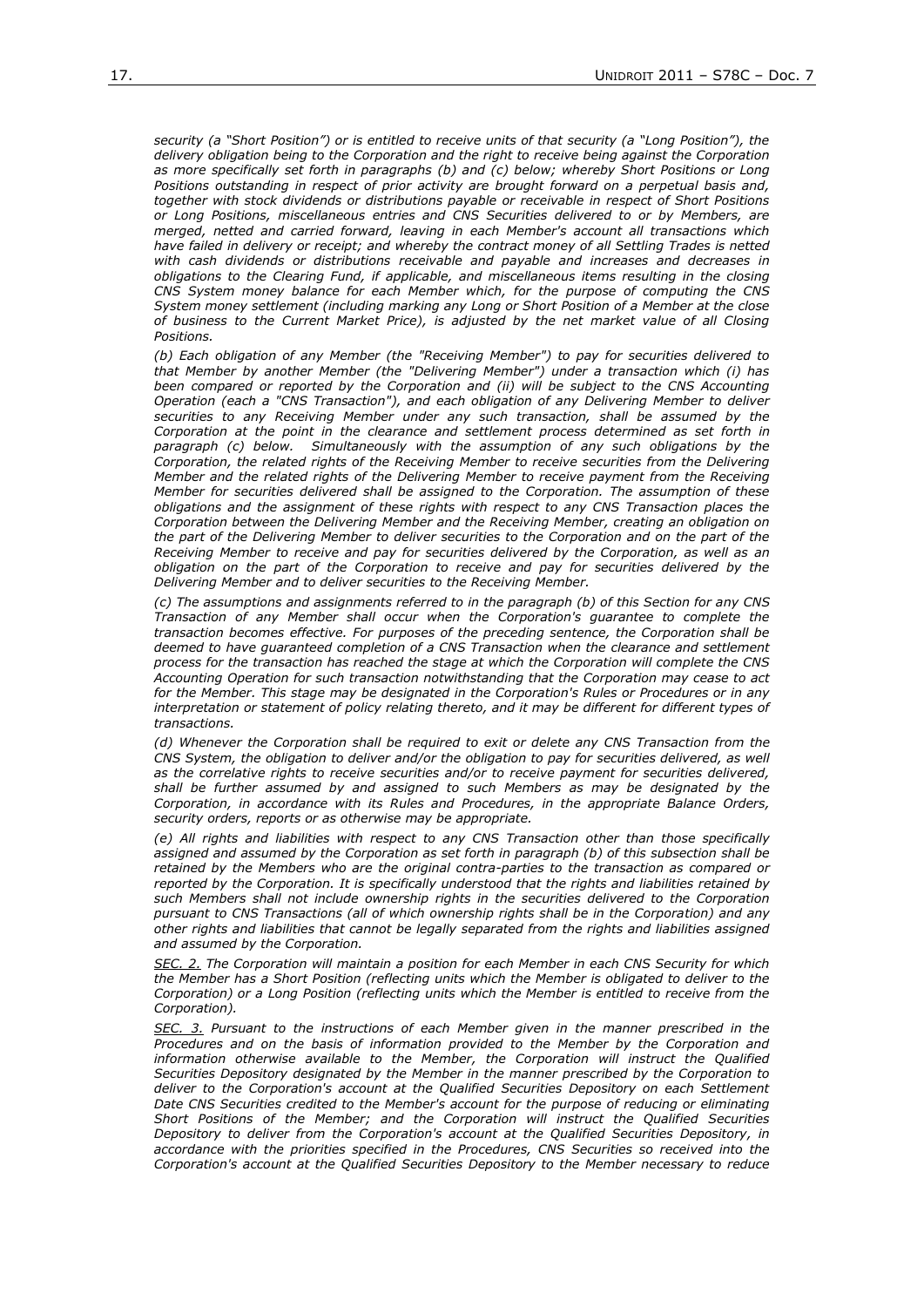*or eliminate Long Positions of the Member. Notwithstanding the foregoing, deliveries and receipts of securities may also be effected in such other manner as may be prescribed in the Procedures.*

*SEC. 4. On each settlement day the Corporation will issue to each Member reports which will show each CNS position in each security due to settle that day and on the next settlement day and such other information as the Corporation may deem advisable. With respect to obligations due to settle on the next settlement day, the obligation of a Member to receive and pay for CNS Securities and the obligation of a Member to deliver CNS Securities pursuant to the CNS Contracts shall be fixed at the time the applicable report is made available to the Member, although it may not in fact have been received by such Member. With respect to obligations due to settle that day, the obligation of a Member to receive and pay for CNS Securities and the obligation of a Member to deliver CNS Securities shall be fixed at each time a net settling position is determined for that Member in accordance with the CNS processing and information in respect of that new net settling position is made available.*

*SEC. 5. (a) On the morning of each settlement day the Corporation will issue to each Member a Cash Reconciliation Statement showing the amount receivable or payable by the Member in respect of the CNS System for that settlement day on the basis of settlement activity completed prior to the preparation of the Cash Reconciliation Statement. On the morning of each settlement*  day the Corporation will also issue to each Member a statement which will reflect the receipts and *deliveries of securities in settlement of Long or Short Positions for that date which shall have been completed prior to the preparation of the Cash Reconciliation Statement. Thereafter on such settlement day the Corporation will issue to each Member a statement or statements of other receipts and deliveries of securities in settlement of Long or Short Positions which are completed on that date. The Member, on the basis of such statements, shall determine the final amount receivable or payable by the Member in respect of the CNS system for that settlement day in the manner specified in the Procedures.*

*(b) On each settlement day the Corporation will issue to each Member an accounting summary which will reflect each CNS Security in which there was activity or in which the Member had an opening Long or Short Position, the Member's opening Long or Short Position, the Member's activity in such CNS Securities for that day, the transactions into and out of its Qualified Securities Depository account or receipts and deliveries otherwise effected as described in Section 3 of this Rule or in the Procedures, the Closing Position for that day in each CNS Security and the Closing Position valued at the Current Market Price, resulting in a net long market value or short market value in CNS Securities. The accounting summary also will show the Member's money activity for that settlement day.*

*SEC. 6. The Corporation may, when it deems it necessary for the protection of Members in view of the price fluctuations in or volatility or lack of liquidity of any security require all Members to make additional mark-to-the-market payments on any Long or Short Position in respect of such security or to make mark-to-the-market payments in respect of all transactions in such security prior to the Settlement Date for such transaction.*

*SEC. 7. (a) In the event a Member has a Long Position in a CNS Security, the Member (the "originator") may demand immediate delivery thereof by filing, at or before the time specified in the Procedures, with the Corporation a Notice of Intention to Buy-In, in the form prescribed by the Procedures. The originator will be given priority, in the manner prescribed by the Procedures, in respect of the allocation by the Corporation of securities covered by the Notice of Intention to Buy-In, in the settlement on the settlement day prior to the expiration of the buy-in and if the securities are not allocated to the originator in that settlement, in the settlement on the settlement day the buy-in expires1.*

*(b) In the event that less than all the securities covered by the Notice of Intention to Buy-In are received by the originator prior to the time specified in the Procedures, the Corporation shall as promptly as possible, but not later than the settlement day after the Notice of Intention to Buy-In is filed with the Corporation, transmit to the Member or Members, determined in accordance with the priorities specified in the Procedures, CNS Retransmittal Notices specifying the originator and the total amount called for in the Notice of Intention to Buy-In which has not been received by the originator pursuant to paragraph (a) of this section (the "remaining securities") and demanding delivery from each such Member of a specified quantity of securities determined in accordance with the Procedures. CNS Retransmittal Notices shall include such information pertaining to the Buy-In as the Corporation may determine from time to time.*

*(c) Prior to the execution of a Buy-In, the originator must accept and pay for any portion or all the remaining securities delivered to the originator and, if the originator does not so receive all the remaining securities at the opening of business on the settlement day after which the Corporation transmits Retransmittal Notices pursuant to paragraph (b) of this Section, the originator may order the purchase of the portion remaining undelivered in the manner specified in the Procedures.*

*(d) In the event that a Notice of Intention to Buy-In is presented and sufficient securities are not delivered as provided in paragraph (b) of this Section and subsequently the originator does not order the purchase of the remaining securities, a charge may be levied against the originator in the amount of \$250.*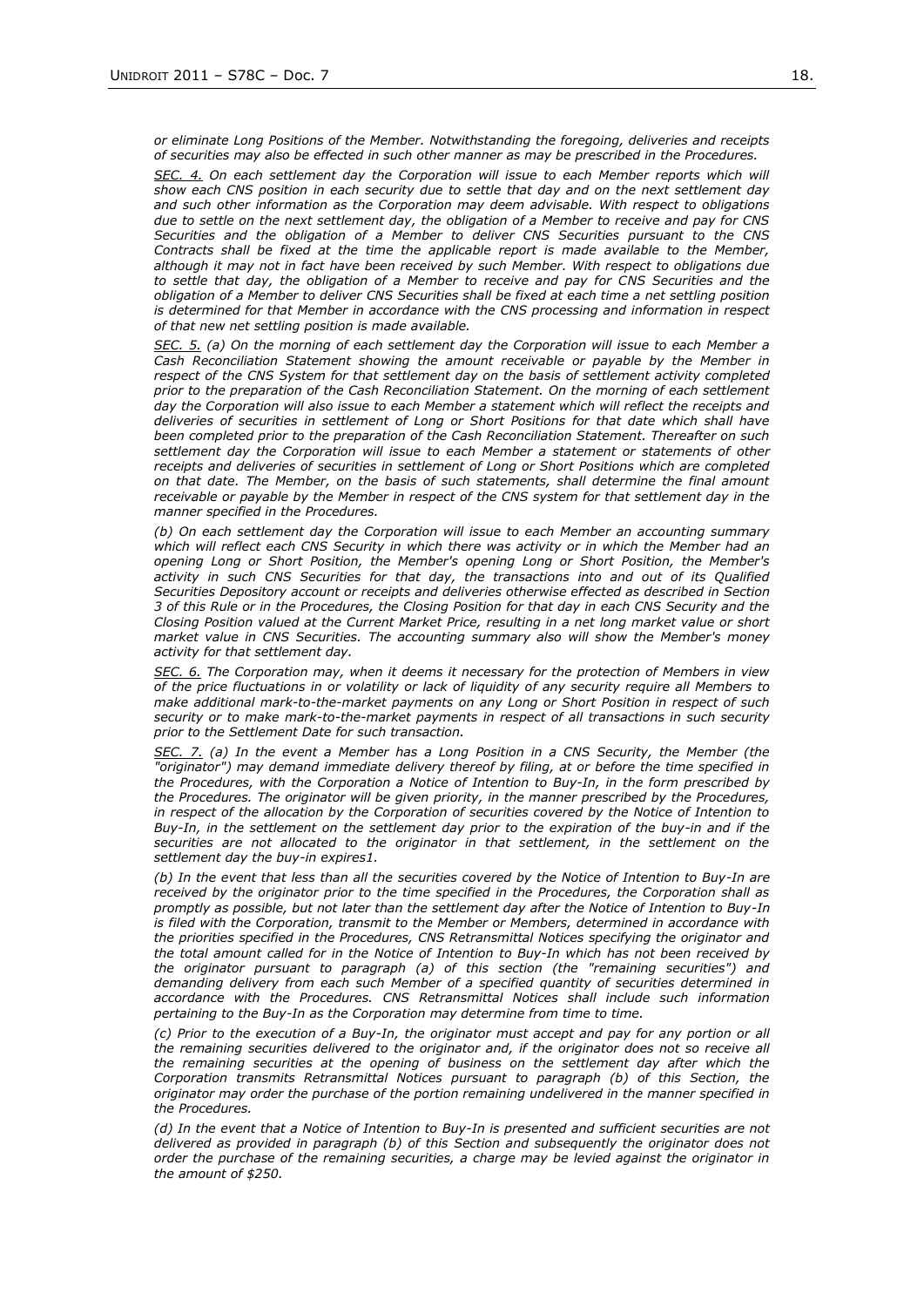*SEC. 8. After receipt of notice by the Corporation that the issuer of a CNS Security has declared a stock or cash dividend on such security or has authorized a stock-split or a distribution of rights or other property with respect to a CNS Security, the Corporation will issue a Record Date Report which will show each Member's record date Long or Short Position in the security at the close of business on the Record Date (herein called "Record Date Position").*

*(a) On the payable date for a cash dividend (or, if the payable date is not a settlement day, then on the settlement day immediately following such payable date) each Member shall be obligated to pay an amount equal to the dividend on any Short Position included in the Member's Record Date Position and shall be entitled to receive an amount equal to the dividend on any Long Position included in the Member's Record Date Position.*

*(b) On the payable date for a stock dividend (or, if the payable date is not a settlement day, then on the settlement day immediately following such payable date), the securities position of each Member shall be adjusted to reflect the Member's obligation to deliver the amount of the stock dividend on any Short Position included in the Member's Record Date Position to the Corporation or to reflect the Member's right to receive the amount of the stock dividend on any Long Position included in the Member's Record Date Position from the Corporation. Fractional shares shall not be added to any Short or Long Position in respect of any stock dividend or other distribution. In lieu thereof, the Corporation shall credit or debit, as the case may be, an amount of cash in respect of fractional shares based on the Current Market Price of the security.*

*(c) The procedure set forth in paragraph (b) shall apply to distributions other than dividends, provided, however, that in the case of stock-splits or distributions in respect of which a CNS Security is traded with due bills after the record date for such stock-split or distribution, the securities position of each Member in such CNS Security shall be adjusted to reflect the Member's obligation to deliver the amount of the stock split or distribution on its Short Position at the close of business on the due bill redemption date (the "Due Bill Redemption Date") to the Corporation or to reflect the Member's right to receive the amount of the stock-split or distribution on its Long Position at the close of business on the Due Bill Redemption Date from the Corporation.*

*(d) An "as of" trade entered at least two settlement days prior to the payable date in respect of a cash or stock dividend or other distribution not trading with due bills after the record date, provided the original trade date for the trade is before the exdividend date for such dividend, will be subject to the same procedures as those set forth above; an "as of" trade entered at least one settlement day prior to the Due Bill Redemption Date in respect of other distributions which trade with due bills after the record date will be subject to the same procedures as those set forth above. Any such trades entered less than two settlement days or one business day, as the case may be, prior to the payable date or the Due Bill Redemption Date shall not be accorded dividend protection in the CNS System.*

*(e) When a dividend or distribution in securities which are not CNS Securities is declared on a CNS Security or rights which are not CNS Securities are issued in respect of a CNS Security, the items will be reported to each Member having a Long or Short Position in the CNS Security on the close of business on Record Date. Such dividends, distributions or rights shall not, however, be settled in the CNS System; the Corporation shall match the Short and Long Positions in respect thereof in that manner which the Corporation in its discretion may provide and issue receive and deliver security orders in respect thereof, which orders shall have the same status as security balance orders issued in connection with the Balance Order Accounting Operation and will be subject to those provisions of these Rules pertaining to such security balance orders unless otherwise specified by the Corporation.*

*(f) Dividends which may be paid in the form of securities or cash at the election of the holder will be processed in the manner prescribed in the Procedures.* 

*(g) Notwithstanding the foregoing provisions of this subsection 8, the Corporation may adopt any procedures deemed appropriate by it in respect of any transaction to which such provisions are not fully applicable.*

*SEC. 9. A trade in a CNS Security or Balance Order Security may be designated a Special Trade in*  which case it will be cleared and settled on a Member-to-Member basis; the parties to the Special *Trade shall notify the Corporation at the time and in manner specified in the Procedures, and the Corporation shall issue receive and deliver security orders in respect thereof, which orders shall be settled by the parties directly. To the extent such Special Trade is for a security that is eligible*  for book-entry transfer on the books of DTC, and the deliverer has filed with the Corporation a *standing instruction, the Corporation will issue an instruction on file to DTC specifying the quantity of such security to be delivered from the deliverer to the receiver and the money settlement amount related thereto. The Corporation may enter obligations arising from such Special Trades into the Obligation Warehouse service in accordance with timeframes as determined by the Corporation from time to time.*

*SEC. 10. A CNS Security shall be removed from the list of CNS Securities upon receipt by the Corporation of written notice from a Qualified Securities Depository that the security is no longer eligible under its rules for transfer by book-entry. A CNS Security may be removed from the list of CNS Securities if in the judgment of the Corporation Members may lose important rights by reason of its continued status as a CNS Security. Any such removal shall be promptly*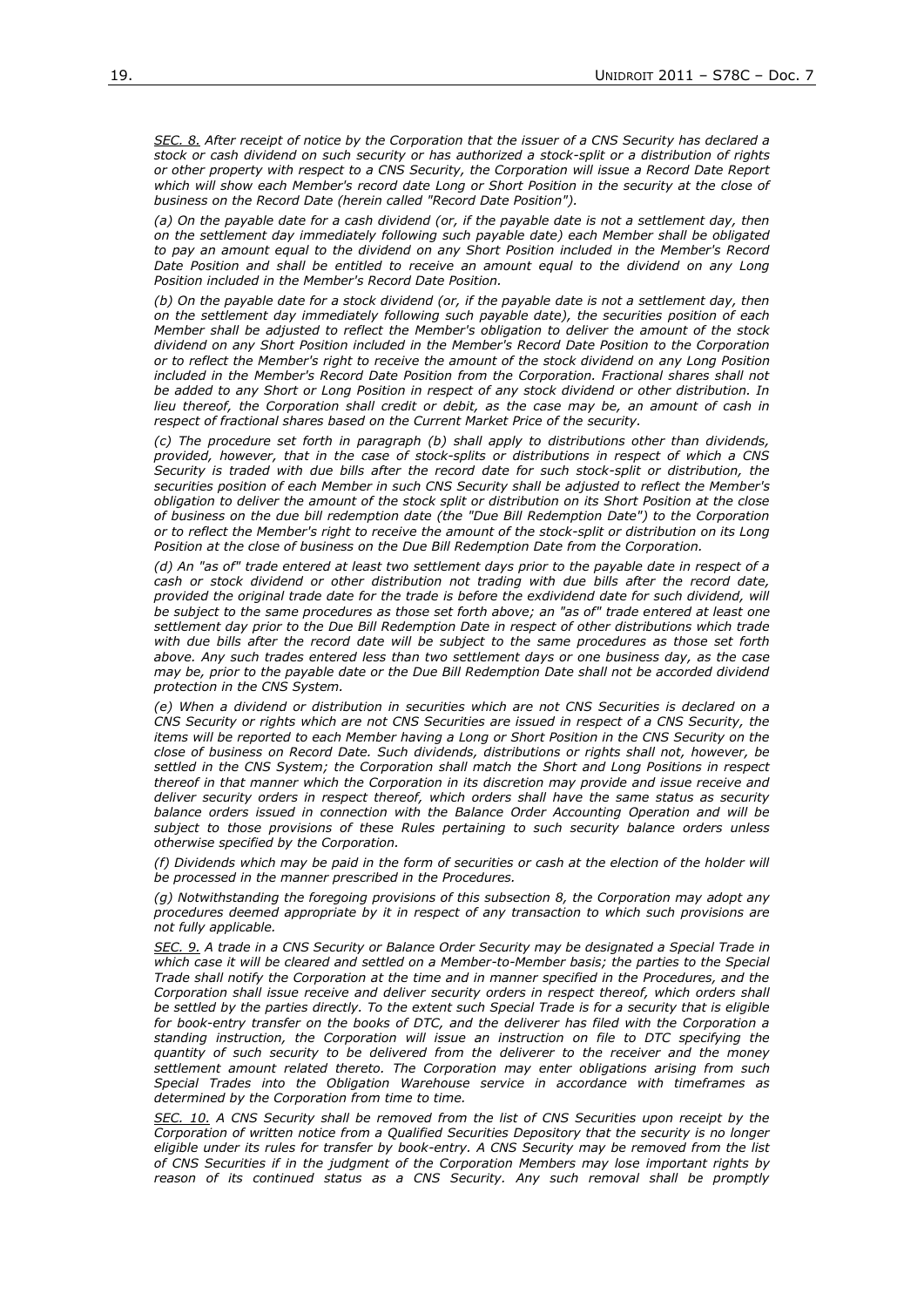*communicated to all Members by the Corporation. In such event, the Corporation shall, on the*  first settlement day on which such securities are not deliverable through the facilities of all *Qualified Securities Depositories and on each subsequent settlement day for any CNS Contracts entered in the CNS Accounting Operation prior to the effective date of removal, or upon such removal, match with respect to each such settlement day opening Short or Long Positions in such security in that manner which the Corporation in its discretion may provide, issue receive and deliver security orders in respect thereof for any such day, which orders shall have the same status as security balance orders issued in connection with the Balance Order Accounting Operation and will be subject to those provisions of these Rules pertaining to such security balance orders unless otherwise specified by the Corporation and close out such positions in the CNS System.* 

*SEC. 11. (a) A Member with a long position or a long Settling Trade position in a CNS Security to which an exercise privilege attaches who wishes to exercise that privilege (the "originator") may file with the Corporation, at or before the time specified in the Procedures, a Notice of Intention to Exercise in the form prescribed by the Procedures.*

*(b) In the event that the securities covered by the Notice of Intention to Exercise are not received by the originator prior to the time specified in the Procedures, the Corporation will remove the position from CNS and will remove a corresponding short position(s) representing the short Member(s) with the oldest position(s). The Corporation will issue, in the time specified in the Procedures, CNS receive and deliver instructions naming a failing to receive Member and a failing to deliver Member.*

30. Rule 12 provides the settlement mechanism for money payments. The payment settlement mechanism of Rule 12 applies also to NTCC's money only related charges<sup>45</sup>, to dividend settlements<sup>46</sup> and so-called warehouse and fail obligations<sup>47</sup>.

*SEC. 1. The Corporation will process and settle money only related charges submitted by Members in accordance with the provisions of these Rules, other than such money only charges as permitted by the Corporation to be processed through other services of the Corporation. Money only charges which are processed in accordance with the provisions of this Rule shall be known as FOSS charges. […]*

*SEC 13. Settlement of money payments between Members arising out of this Rule shall be made in accordance with Rule 12 and other provisions of these Rules.*

<sup>46</sup> *RULE 43. DIVIDEND SETTLEMENT SERVICE*

*[…] Settlement of money payments between the Corporation and Members and between Members arising out of or based upon transactions or matters covered by this Rule shall be made through the Corporation in accordance with Rule 12 and the other provisions of these Rules.*

<sup>47</sup> *RULE 51. OBLIGATION WAREHOUSE*

*SEC. 1. General*

*The Corporation may offer a service to Members for: (i) the comparison of securities transactions that are not otherwise submitted by or on behalf of Members for trade comparison or recording through other NSCC systems or services, (ii) tracking, storage and maintenance of obligations either compared through the service, or forwarded to it from other NSCC accounting operations or services in accordance with the Rules and Procedures through the time of settlement of such obligations (such obligations shall collectively be referred to as "OW Obligations"), and (iii) the repricing and updating of fail obligations. As regards to tracking and maintenance, the Corporation will cause CNS-eligible OW Obligations to be entered into the CNS Accounting Operation on a regular basis.1 This service shall be known as the "Obligation Warehouse" service. In addition, in accordance with this Rule and the Obligation Warehouse Procedure, a Member shall submit to the Obligation Warehouse for repricing, netting and allotting, fail data with respect to transactions already compared through the facilities of the Corporation or other facilities.*

*SEC. 3. Non-Guaranteed Service and Settlement*

<sup>45</sup> *RULE 41. FUNDS ONLY SETTLEMENT SERVICE*

*<sup>[…]</sup>*

*The Obligation Warehouse shall not be a guaranteed service of the Corporation. Except with respect to: (i) OW Obligations that have been forwarded to the CNS Accounting Operation in accordance with Procedure II A. and Procedure VII, and (ii) any cash adjustment forwarded to the settlement system of the Corporation in accordance with the Obligation Warehouse Procedure, the settlement of OW Obligations shall occur between the parties themselves. Any obligations (settlement or otherwise) arising from OW Obligations shall be the sole*  responsibility of the Members that are parties to the obligation. In the event of the default of a Member, the *Corporation within such time frames as determined from time to time and whether before or after settlement on any business day, may: (i) exit all OW Obligations of such Member, (ii) reverse all credits and debits for the Member relating to OW Obligations that have entered the CNS Accounting Operation, and (iii) reverse any cash adjustment of the Member forwarded to settlement pursuant to the Obligation Warehouse Procedures.*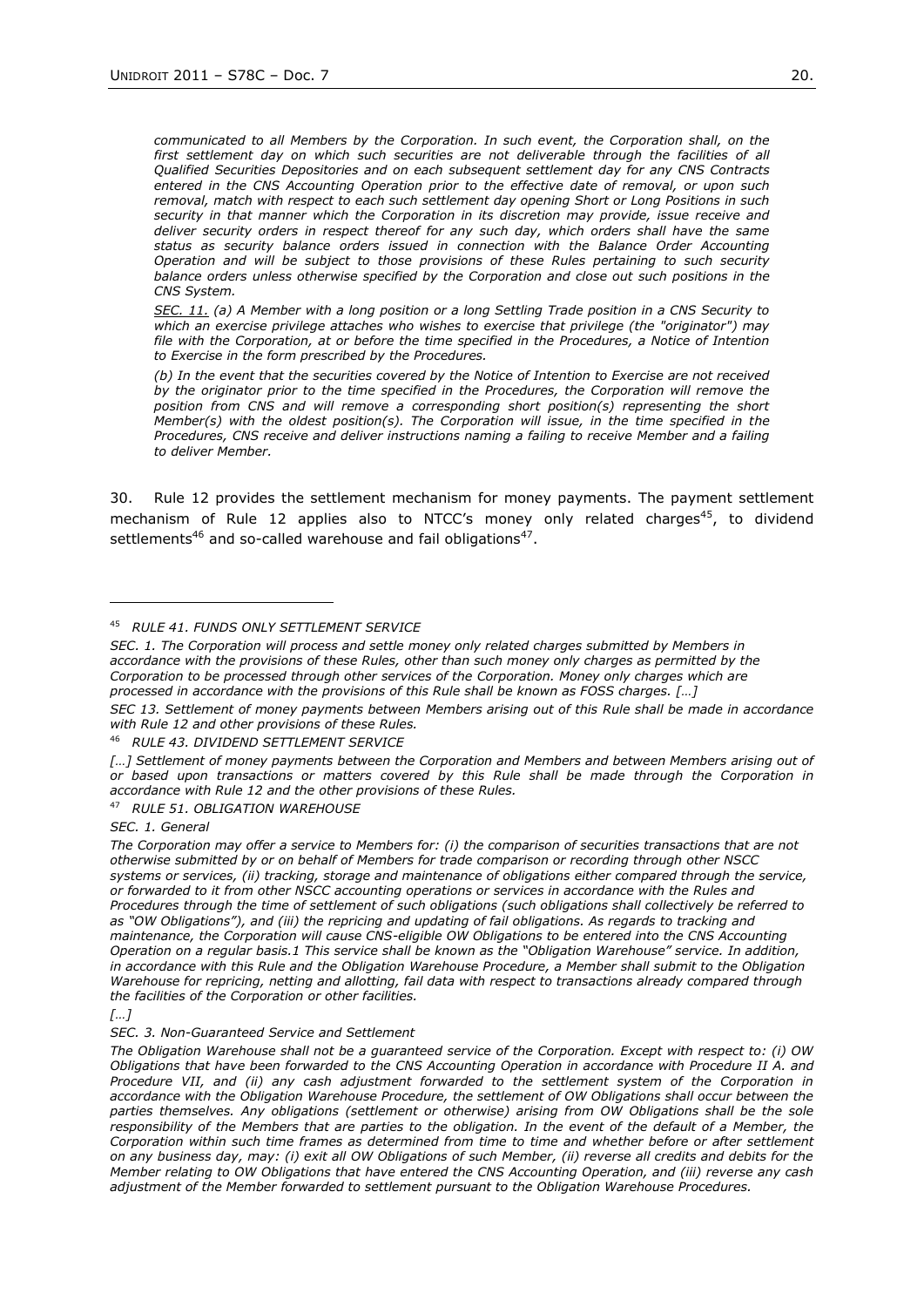### *RULE 12. SETTLEMENT*

*SEC. 1. Settlement of money payments with respect to transactions or matters covered by these Rules, shall be made as provided in this Rule or, with respect to settlement of money payments*  with respect to the AIP Service ("AIP Settlement"), as provided in Rule 53. The Corporation shall *debit or credit itself, Members, Mutual Fund/Insurance Services Members, Insurance Carrier/Retirement Services Members, Fund Members and AIP Members with the amounts payable and receivable in accordance with the provisions of such Rules. AIP Settlement shall not*  be subject to the remaining provisions of this Rule 12 and shall be subject to the provisions of *Rule 53.*

*At such time as determined by the Corporation, the Corporation shall produce, each business day, a settlement statement which will reflect the debits and credits which have been entered into a Member's, Mutual Fund/Insurance Services Member, Insurance Carrier/Retirement Services Member's or Fund Member's (each hereinafter referred to as a "participant" for purposes of this Rule 12) account with respect to matters or transactions covered by these Rules, plus debits or credits, if any, reflecting amounts that the Corporation will pay to or receive from any entity under any Clearing Agency Cross-Guaranty Agreement, and shall reflect a net amount payable to or payable by the Corporation. Each such participant shall settle, by such time as established by the Corporation, through a Settling Bank (unless the Corporation permits otherwise), by Federal Funds payment in the manner provided in the Procedures, the net amount reflected on such settlement statement.*

*A participant will be deemed to have failed to settle when the Corporation receives a Refusal from such participant's Settling Bank and the participant has failed to pay its Net Debit Balance (or it*  has failed to pay its Net Debit Balance if permitted by the Corporation to settle otherwise than *through a Settling Bank), or when its Settling Bank has failed to pay the Settling Bank's net-net debit balance by the time specified by the Corporation from time to time.*

*If the Corporation does not produce such settlement statement each such participant shall settle with the Corporation by a Federal Funds wire transfer, by determining the amount payable to or by such participant as reflected on such participant's records. A participant that fails to timely settle may be subject to action by the Corporation pursuant to Rule 46 or 48. Such participant shall also be subject to such fines as the Corporation deems appropriate pursuant to these Rules. Any difference between said amount and the actual net settlement amount which is not settled on that business day, shall be settled on the next business day by Federal Funds payment by such time as determined by the Corporation.* 

*[…]*

31. Rule 10 of NTCC's Rules & Procedures regulates that NTCC may buy-in securities as replacement for securities a participant fails to deliver.

*RULE 10. FAILURE TO DELIVER ON SECURITY BALANCE ORDERS*

*If a Member shall not make delivery of all the Cleared Securities to be delivered pursuant to a security balance order by the time on business days specified by the Corporation, the Member to whom the Cleared Securities are to be delivered may cause such securities as are not so delivered to be bought-in as provided for in the Procedures.*

## *D. LCH.Clearnet*

32. The LCH.Clearnet Group is a holding structure serving major international exchanges and platforms, as well as a range of OTC market. LCH.Clearnet Group Limited is incorporated in the UK and regulated as Compagnie financière by the Autorité de Contrôle Prudientiel (ACP) in France. It has two subsidiaries, the LCH.Clearnet Limited and LCH.Clearnet SA. The LCH.Clearnet Ltd is incorporated in the UK and regulated as a Recognised Clearing House by the UK Financial Services Authority, as a Derivatives Clearing Organization by the US Commodity Futures Trading Commission and runs a payment system that is overseen by the Bank of England. LCH.Clearnet SA is incorporated in France and regulated as a Credit Institution and Clearing House by a regulatory college consisting of market regulators and central banks from France, the Netherlands, Belgium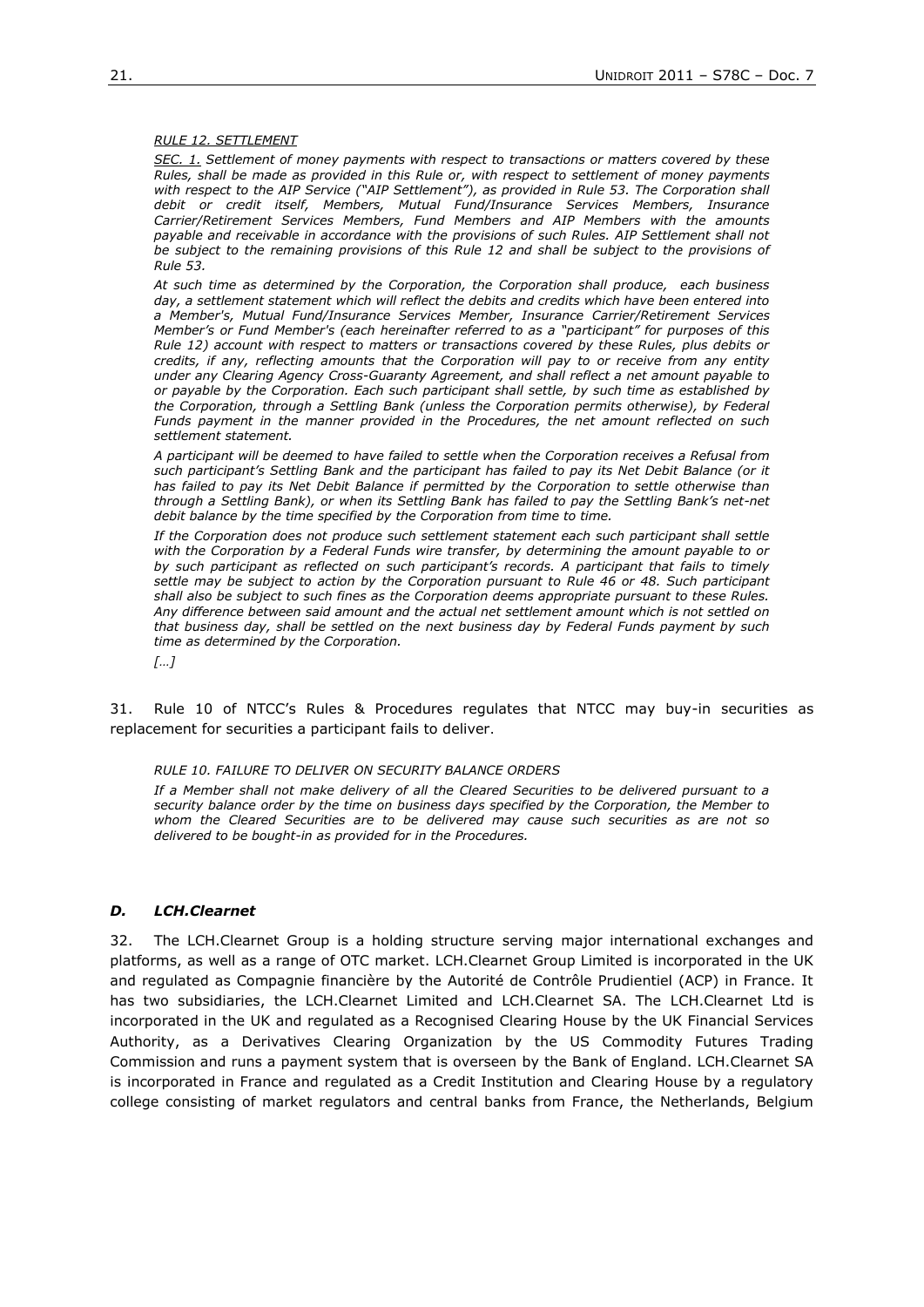and Portugal and as a Recognised Overseas Clearing House by the UK Financial Services Authority.<sup>48</sup>

33. LCH.Clearnet Ltd is a central counterparty clearing house serving the interest rate swap market, and is clearer of bonds and repos, providing services across 13 government markets. It serves all major international exchanges and platforms as well as a range of OTC markets and has an embedded payment arrangement (the Protected Payment System, PPS), which is used to transfer funds to and from its members. LCH.Clearnet Ltd novates trades as soon as they have been conducted and have been received by the system.<sup>49</sup> LCH.Clearnet Ltd clears a broad range of asset classes including: commodities, securities, exchange traded derivatives, CDS, energy and freight. In addition to clearing trades in equities, derivatives and energy commodities conducted on the London markets, the UK-based LCH.Clearnet Ltd provides (through Repoclear) clearing services for OTC repo and cash trades in European government and international bonds, including trades on some MTS markets (i.e. MTS Netherlands, MTS Austria, MTS Belgium, MTS Germany, MTS Finland, MTS Ireland and EuroMTS) and trades through BrokerTec. Moreover, through Equityclear, LCH.Clearnet Ltd provides services for products (including euro-denominated products) traded on Virt- $X<sup>50</sup>$ 

34. The Default Rules<sup>51</sup> of the rulebook<sup>52</sup> LCH.Clearnet Ltd provide a resolution mechanism based on netting elements in Sec. 6 ff in case of a default pursuant to Sec. 3 and 5:

*6.* 

*The steps which may be taken by the Clearing House under Rule 3 in respect of the defaulter or otherwise are -*

*(a) to register an original contract or an FCM SwapClear Transaction (as the case may be) in the name of the defaulter or to decline to register an original contract or an FCM SwapClear Transaction (as the case may be) in the name of the defaulter or otherwise to exercise the Clearing House's discretion with regard to the defaulter under Regulation 9(c) or, in the case of an FCM Clearing Member, FCM Regulation 5(h);*

*(b) to effect a closing-out in respect of an open contract of the defaulter (whether by the entering into of a closing-out contract or otherwise) and at the option of the Clearing House to settle such contracts or to effect the transfer or termination, close-out and cash-settlement of an open contract of the defaulter by applying a price determined by the Clearing House in its discretion;*

*(c) to settle any open contract of which settlement might have been requested by the defaulter pursuant to Regulation 15(e) or 16;*

*(d) to invoice a Contract, other than a SwapClear Contract or an FCM SwapClear Contract, of the defaulter back by way of compulsory settlement in accordance with Regulation 28 at a price or premium determined under paragraph (d) of that Regulation;*

*(e) to sell any security deposited by the defaulter pursuant to Regulation 12 or, in the case of a defaulter who is an FCM Clearing Member, FCM Regulation 10, or any agreement made between the defaulter and the Clearing House by public or private sale for account of the defaulter without being obliged to obtain the defaulter's consent or any order of a court of law, and to appoint any person to execute any document for such purpose in the name and on behalf of the defaulter;*

*(f) subject to the Procedures, to exercise an option of the defaulter on its behalf notwithstanding that such exercise may take place on a day which is not a day prescribed for such exercise by any relevant Exchange Rules;*

*(g) to transfer an open contract of the defaulter to the account of another Clearing Member or to close-out and terminate such open contract and re-establish it with another Clearing Member,* 

[iosco%20assessment%20of%20lch%20clearnet%20ltd\\_tcm6-53977.pdf\)](http://www.lchclearnet.com/images/2009%20cpss-iosco%20assessment%20of%20lch%20clearnet%20ltd_tcm6-53977.pdf)

[\(http://www.ecb.int/pub/pdf/other/paymentsystem200909en.pdf\)](http://www.ecb.int/pub/pdf/other/paymentsystem200909en.pdf). <sup>51</sup> LCH.Clearnet Ltd Default Rules (of 25 February 2011)

[http://www.lchclearnet.com/Images/Default%20Rules\\_tcm6-43736.pdf.](http://www.lchclearnet.com/Images/Default%20Rules_tcm6-43736.pdf)

52 All parts of the rulebook are available under

<sup>48</sup> [http://www.lchclearnet.com/about\\_us/corporate\\_governance/legal\\_and\\_regulatory\\_structure.asp.](http://www.lchclearnet.com/about_us/corporate_governance/legal_and_regulatory_structure.asp)

<sup>49</sup> Assessment of LCH.Clearnet Limited against the CPSS-IOSCO recommendations for Central Counterparties 21 December 2009 [\(http://www.lchclearnet.com/images/2009%20cpss-](http://www.lchclearnet.com/images/2009%20cpss-iosco%20assessment%20of%20lch%20clearnet%20ltd_tcm6-53977.pdf)

<sup>50</sup> Kokkola, The payment system (published by the ECB in 2010), p. 219

[http://www.lchclearnet.com/rules\\_and\\_regulations/ltd/default.asp.](http://www.lchclearnet.com/rules_and_regulations/ltd/default.asp)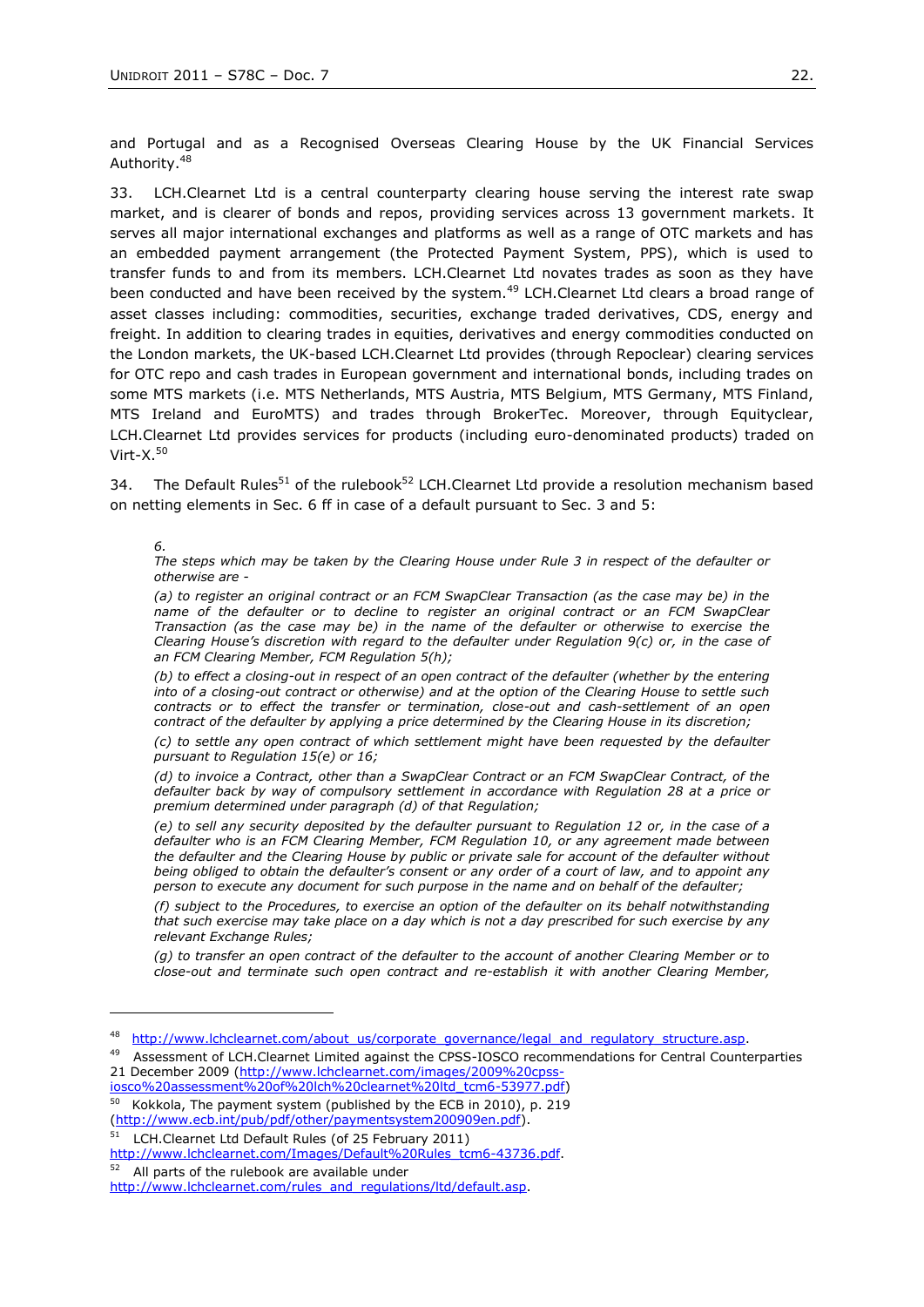*being a Clearing Member entitled and willing to have such open contract registered in its name or*  to transfer an open contract from the account of another Clearing Member to the account of the *defaulter for the purposes of closing out an open contract registered in an account of the defaulter or for any other reason which the Clearing House considers appropriate in the circumstances without requiring the consent of any relevant Exchange;*

*(h) to take such steps as may be desirable, including crediting or debiting of accounts (including margin accounts), entry into new contracts, transfer of existing contracts, reversal of contracts, or termination, close-out and re-establishment of contracts, or any other step, to preserve as far as possible the position of any client of the Clearing Member. Where an open contract is transferred or closed-out, terminated, and re-established under paragraph (g), without requiring*  the consent of the relevant Exchange, to transfer (whether by way of transfer or by way of *termination, close-out and re-establishment of positions) to the Clearing Member to whom the open contract is transferred (or with whom the replacement open contract is re-established) such cover held as security for the defaulter's obligations to the Clearing House on that account as the Clearing House may deem appropriate;*

*(i) to tender or receive a tender in the defaulter's name;*

*(j) to perform an open contract subject to tender or a delivery contract by either delivery of or accepting delivery of the commodity the subject of such contract to or from, as the case may be, the defaulter, its agent or a third party in any manner permitted by the terms of the Contract and the Exchange Rules (if any);*

*(k) where the defaulter is party to an open contract subject to tender, to declare the defaulter's rights and liabilities in respect of performance thereof discharged, whereupon the provisions of Rule 7 shall apply to the defaulter in respect of the open contract;*

*(l) to make or procure the making of one or more contracts, including (without limitation) original contracts for the purpose of hedging market risk to which the defaulter is exposed, and to register the same in the defaulter's name under the Regulations or the FCM Regulations (as the case may be);*

*(m) to make or procure the making of one or more contracts, whether or not in the terms of exchange contracts, for the sale, purchase or other disposition of a commodity, and to register the same in the defaulter's name under the Regulations;*

*(n) to designate a currency as a currency of account, and at the defaulter's expense to convert any sum payable by or to the defaulter in another currency into the currency of account;*

*(o) to take any step which in the circumstances is open to the Clearing House under any applicable Exchange Rules including, without limitation, to transfer (whether by way of transfer or by way of termination, close-out and re-establishment) an open contract of the defaulter to a Participating Exchange to be registered at the Participating Exchange in accordance with its rules;*

*(p) without prejudice to any other right of the Clearing House under the Regulations, to take such action as the Clearing House may deem necessary for its protection in the name and at the expense of the defaulter with regard to any open contract standing in its name;*

*(q) in respect of Contracts standing in the defaulter's name, to charge to its account the amount (or, if the amount is not finally known, the estimated amount) of any expenses incurred by the Clearing House with regard to or in consequence of the circumstances mentioned in Rule 3 or the steps which are or may be taken under this Rule, the Regulations or the FCM Regulations (as the*  case may be) and any expenses incurred with regard thereto under Rule 11 and the amount of *any losses, costs or expenses incurred or suffered by the Clearing House referred to in paragraph (g) of Regulation 42 and any other amounts referred to in such paragraph;*

*(r) any other step calculated by the Clearing House to complete the process set out in Rule 8; and*

*(s) to obtain such advice or assistance, whether legal advice or otherwise, as the Clearing House may deem necessary and at the expense of the defaulter for any matter arising out of or in connection with the default,*

*PROVIDED that in the case of SwapClear Contracts, the steps which shall be taken by the Clearing House shall be set out in the relevant DMPA and, in the case of SwapClear Clearing Client Business, the steps which shall be taken by the Clearing House shall be set out in the relevant DMPA and the relevant Default Management Process Agreement Amendment Agreement.*

*7.* 

*(a) Where the Clearing House declares the defaulter's rights and liabilities under an open contract subject to tender discharged under Rule 6(k) –*

- *(i) those rights and liabilities and the rights and liabilities of the Clearing House under the open contract shall be discharged, and,*
- *(ii) there shall arise between the defaulter and the Clearing House in respect of the open contract an obligation to account, as directed by the Clearing House, for a settlement amount determined by the relevant Board under this Rule.*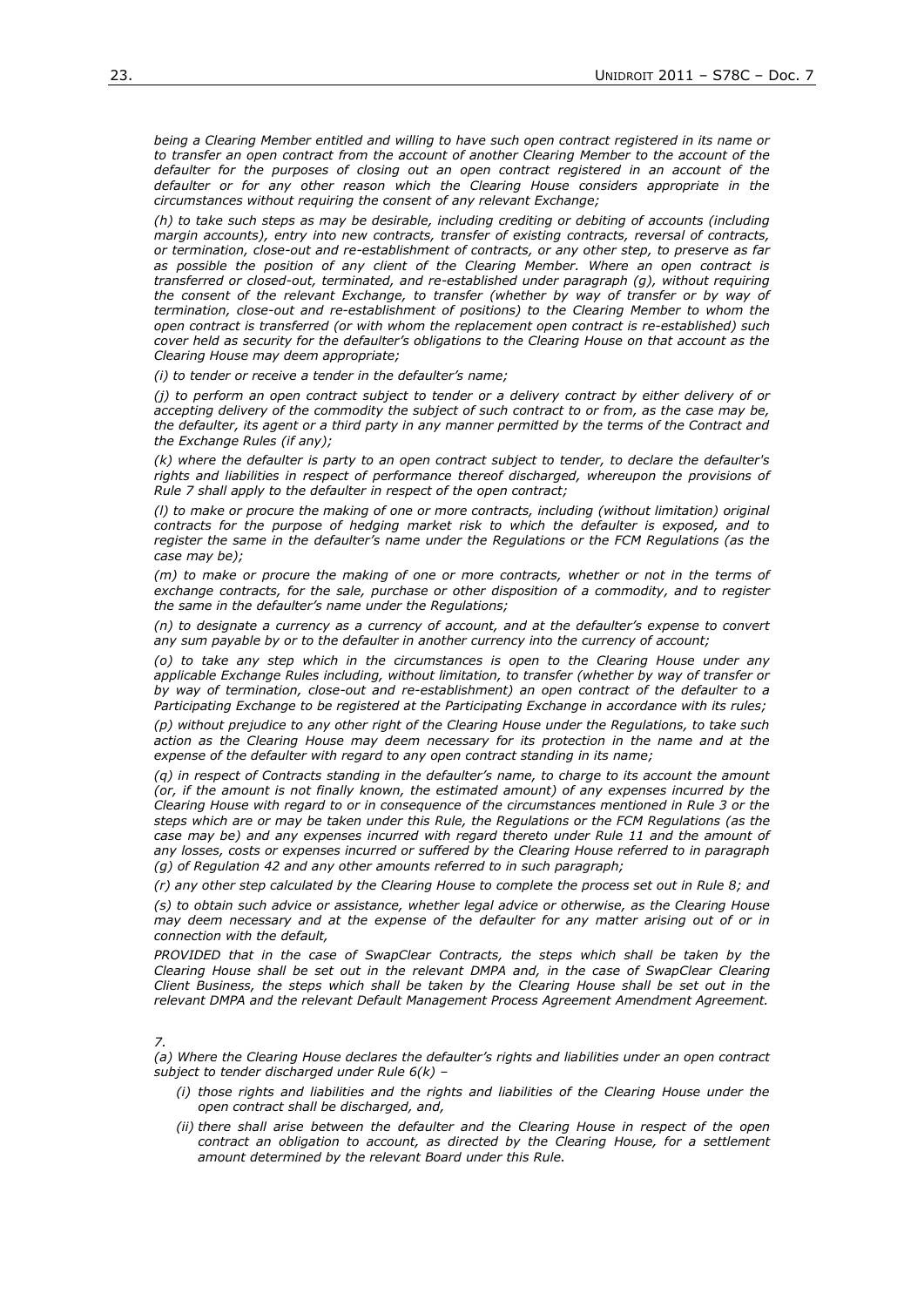*(b) The settlement amount referred to in paragraph (a) shall be an amount which, at the request of the Clearing House, the relevant Board determines to represent adequate compensation (in the circumstances known to the Board) for the discharge of the mutual rights and liabilities of the defaulter and the Clearing House under the open contract. The Board's determination shall be conclusive. The Clearing House shall direct how the settlement amount is to be accounted for between the defaulter and itself.*

*(c) Neither the Clearing House nor any relevant Board or Exchange shall have any liability whatsoever for anything done or omitted in the determination of a settlement amount under this Rule.*

*8.* 

*Upon the discharge of the defaulter's rights and liabilities under or in respect of all Contracts to which it is party the following process shall be completed by the Clearing House –*

*(a) there shall be brought into account all sums payable: (i) by or to a defaulter in respect of Contracts (other than FCM SwapClear Contracts); any other sum due under the Regulations; any sum due in respect of any breach of the Regulations; (except, if the Clearing House so determines at its discretion, any sum payable under a Contract as the price for the commodity the subject of such Contract delivered or to be delivered to the Clearing House by or on behalf of the defaulter); and/or any amount due from the defaulter to the Clearing House in respect of any Treasury Contract; or (ii) by or to a defaulter in respect of FCM SwapClear Contracts; any other sum due under the FCM Regulations; and/or any sum due in respect of any breach of the FCM Regulations;* 

*(b) the sums so payable shall be aggregated or set off so as to produce a net sum or as many net sums as required by Rule 10; and*

*(c) such net sum, or each such net sum, -*

- *(i) if payable by the defaulter to the Clearing House, shall be set off against any cover standing to the credit of the defaulter's account so as to produce a further net sum, or shall be aggregated with any debit balance of the defaulter's account, or*
- *(ii) if payable by the Clearing House to the defaulter, shall be aggregated with any cover standing to the credit of the defaulter's account, or shall be set off against any debit balance of the defaulter's account so as to produce a further net sum.*

*(d) Where an amount is payable by the Clearing House to the defaulter in respect of a balance on its Proprietary Account or accounts, and there are amounts due to the Clearing House in respect of any client account or any FCM Omnibus OTC Client Account with LCH (as the case may be) operated by it, the balance on the Proprietary Account or accounts may be applied to meet the shortfall on the client account or accounts or on the FCM Omnibus OTC Client Account(s) with LCH (as the case may be) in any way which the Clearing House may determine.*

*For the purposes of paragraph (a) of this Rule the Clearing House may assess the sum payable by or to the defaulter in respect of any breach of the Regulations or the FCM Regulations (as the case may be) in such reasonable manner as it thinks fit.*

*9.* 

*The sum, or each sum, finally payable by the defaulter to the Clearing House or by the Clearing House to the defaulter, or the fact that no sum is finally payable by either such party to the other, as the case may be upon completion of the process set out in Rule 8, shall be forthwith certified by the Clearing House. The certificate of the Clearing House under this Rule shall be conclusive as*  to the discharge of the defaulter's rights and liabilities in respect of the Contracts to which it *relates. The Clearing House shall, as soon as practicable after issuing a Default Notice in respect of a Clearing Member, appoint a day on which any net sums certified under this Rule to be due to the defaulter are to be paid by the Clearing House. The day so appointed may fall before or after*  the effective date of termination of the defaulter's Clearing Membership Agreement but shall not *fall on a day before the process specified in Rule 8 can be completed.*

*10.* 

*(a) Where the defaulter has more than one account with the Clearing House, the defaulter's accounts shall be combined for the purpose of Rules 8 and 9 as follows: an account which is an FCM Omnibus OTC Client Account with LCH of the defaulter may only be combined with other FCM Omnibus OTC Client Accounts with LCH of the defaulter; an account which is a Proprietary Account of the defaulter may be combined with any other Proprietary Accounts of the defaulter and (if the Clearing House so elects) Treasury Accounts of the defaulter (subject to Rule 8(d) and 10(d) of the Default Rules); and an account which is a Treasury Account of the defaulter may only be combined with other treasury Accounts and (if the Clearing House so elects) Proprietary Accounts of the defaulter. Notwithstanding the foregoing, in no circumstances may an account which is an Individual Segregated Account of the defaulter or an Omnibus Net Segregated Account of the defaulter be combined with any other account of the defaulter.*